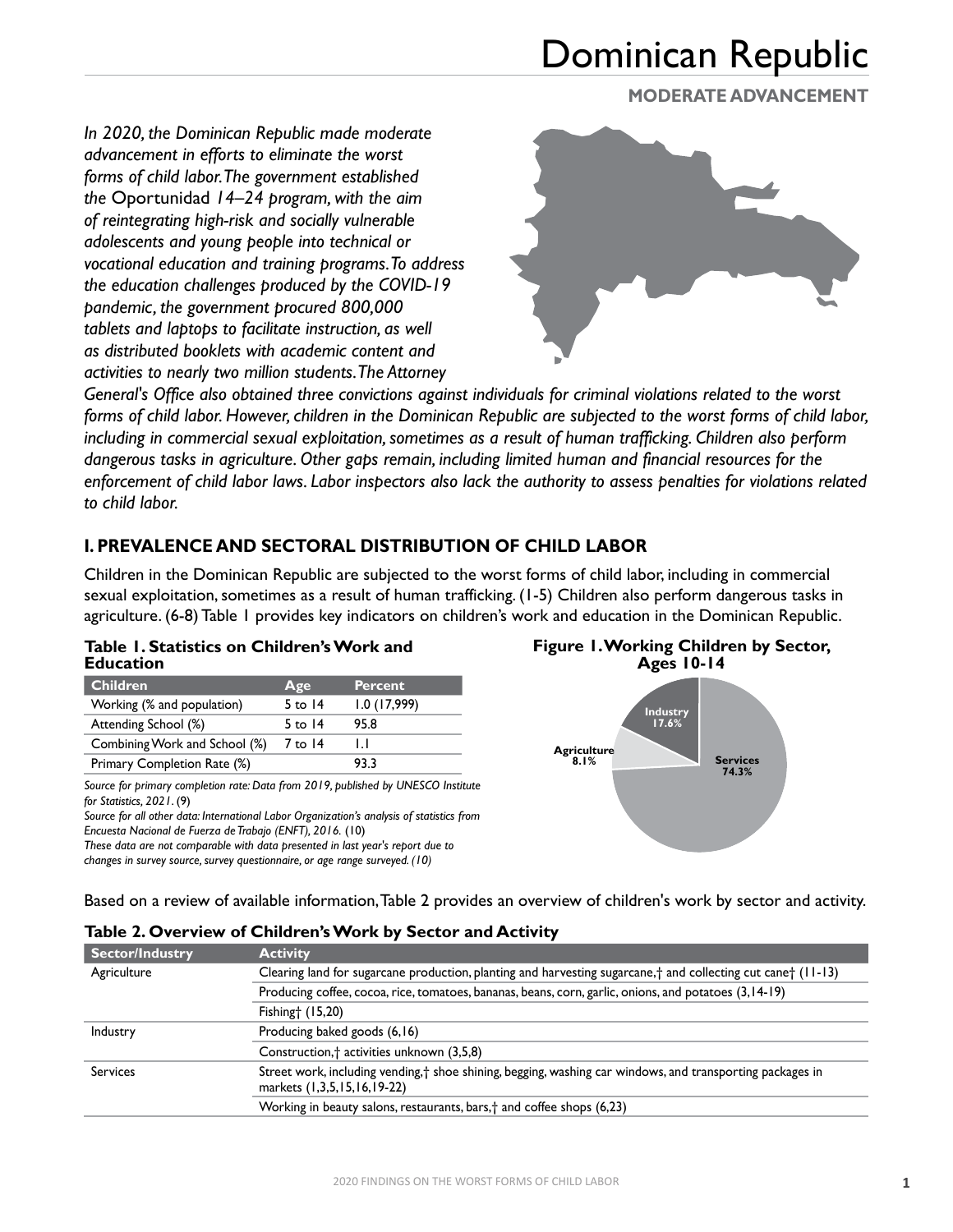## **MODERATE ADVANCEMENT**

| Sector/Industry                            | <b>Activity</b>                                                                                                                                     |
|--------------------------------------------|-----------------------------------------------------------------------------------------------------------------------------------------------------|
| <b>Services</b>                            | Working in woodworking shops, auto repair shops, and welding shops (3,8,14,16,21)                                                                   |
|                                            | Scavenging in landfills (16,21,24)                                                                                                                  |
|                                            | Domestic work (1-3,5,6,16,22)                                                                                                                       |
| Categorical Worst Forms of<br>Child Labor‡ | Forced labor in domestic work, agriculture, construction, street vending, and begging, each sometimes as a result<br>of human trafficking (3,19,25) |
|                                            | Commercial sexual exploitation, sometimes as a result of human trafficking (1-3,5,26,27)                                                            |
|                                            | Use in illicit activities, including drug trafficking, sometimes as a result of human trafficking(3,19,5)                                           |

#### **Table 2. Overview of Children's Work by Sector and Activity (Cont.)**

† Determined by national law or regulation as hazardous and, as such, relevant to Article 3(d) of ILO C. 182.

‡ Child labor understood as the worst forms of child labor *per se* under Article 3(a)–(c) of ILO C. 182.

Children in the Dominican Republic are victims of commercial sexual exploitation, particularly in tourist locations and major urban areas. (28) In addition, the Dominican Republic is a destination country for child sex tourists primarily from Northern America and Europe. (29) The porous border between Haiti and the Dominican Republic has allowed some Haitian children to be trafficked into the Dominican Republic, where they are subjected to commercial sexual exploitation and forced to work in domestic work, street vending, or begging. (1,2,5,21,30-33) Some children, including Haitian children and Dominican-born children of Haitian descent, work in agricultural production, often alongside their parents, and live in communities that frequently lack basic services, including schools. (26,34,35) Large populations of children, primarily Haitians or Dominicans of Haitian descent, live on the streets and were particularly vulnerable to trafficking. During the reporting period, the government noted an increase in domestic trafficking victims, specifically children, brought from the interior of the country to coastal tourist areas. (29)

Many Dominican-born persons of Haitian descent, including children, continue to remain in undocumented status because of a 2010 constitutional change and a 2013 Constitutional Tribunal Judgement. (36) These changes retroactively revised the Dominican Republic's citizenship transmission laws, by declaring that all persons born after 1929 to non-citizens in the Dominican Republic were not eligible for citizenship. As a result, thousands of people had their citizenship revoked, most of which were children of Haitian descent. (28,36) Afterwards, the government established new legal provisions aimed at providing legal pathways for these individuals to regularize their immigration status in the country. Yet, many of those of Haitian descent affected by the changes have been unable to obtain legal residency documents or have their citizenship reinstated. (28,36) Approximately 26,000 of an estimated 135,000 Dominican-born individuals affected by the change in law, most of whom are of Haitian descent, had their citizenship reinstated as of December 2019. (28,36,37) The government has also issued identity documentation, but not yet citizenship, to approximately 8,700 people who could prove they were born in the Dominican Republic prior to 2013 but had never registered their birth. (36,38,39) During the reporting period, the outgoing President issued a presidential decree naturalizing 749 of these individuals, nearly all of them minors, but the government has not yet brought the decree into effect. (40) In addition, thousands of other applicants remain trapped in legal limbo. Although their cases have been approved, the government has not yet issues a decree finalizing the naturalization process. (40) Due to the slow implementation of the program, coupled with response measures for the COVID-19 pandemic, many applicants have seen their interim identity and residency documents expire. (40) Local NGOs report that the applicants are often unable to renew their documents due to government office closures, high fees, and a requirement to present a foreign passport despite the fact that these applicants are Dominican-born. Individuals with expired documents are at heightened risk of labor and commercial sexual exploitation. (40) Some Dominican-born children of Haitian descent have been deported. (41) Children of undocumented migrant parents, many of Haitian descent, are particularly vulnerable to labor exploitation because they may lack birth or residency documents. This increases the likelihood that these children may be denied access to education or may be engaged in child labor, including its worst forms, because labor inspectors may not be able to verify their ages. (1,3,4,24,30,42,43) In addition, Haitian children who remain in the Dominican Republic, after their parents have been repatriated to Haiti due to their undocumented status, are more vulnerable to the worst forms of child labor. (44)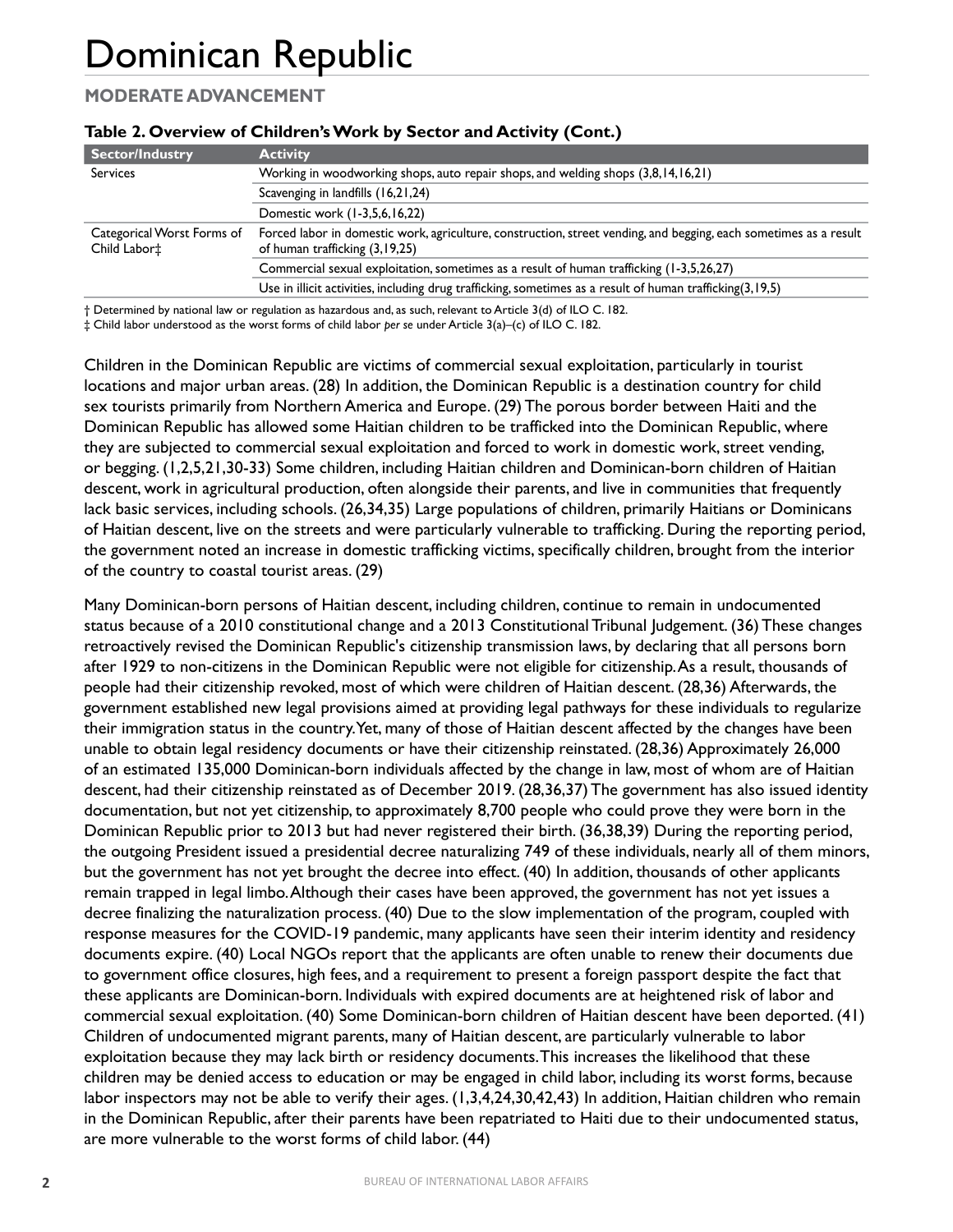## **MODERATE ADVANCEMENT**

During the reporting period, due to the pandemic, public schools were entirely closed from March to November. In November, instruction moved to a remote and virtual format for the remainder of 2020. (19) To continue providing schooling for children during the pandemic, the government developed several initiatives, such as: procuring 800,000 tablets and laptops to facilitate instruction, as well as the use of television, radio, and takehome workbooks to reach students without access to computers or internet. Even with all these initiatives, the government was still unable to reach all the children who lost access to education due to the change to a remote learning environment as a result of the pandemic. (19)

National law guarantees free public education, requires that all children attend school until age 14, and prohibits the exclusion of children from the educational system based on a lack of identity documents. (45-48) Parents are also instructed to obtain birth registration documents for their children, and the Ministry of Education provides free legal services to help parents obtain identity documents. In addition, national policy allows undocumented children to enroll in school. (49) The Ministry of Education's Office of Community Participation is the point of contact to handle school denial cases for children without identity documents and has reissued a directive to public schools, noting that all children must be allowed to attend school, regardless of their documentation. Parents may also appeal to the district government or the Ministry of Education's regional office if their child is denied educational access. (18,49-52) Research did not identify cases of children without identity documents being denied access to education during the reporting period. (19) However, the Ministry of Education's current Operations Manual of Public Education Centers incorrectly requires school administrators to request children to present identity documents to enroll in school. (53) Moreover, the Ministry of Education requires that students have a birth certificate on file to issue a high school diploma. As a result, children without identity documents are unable to prove that they have completed high school. (54,55)

Teacher shortages and a lack of school infrastructure create barriers to accessing education in the Dominican Republic. (19) In addition, a high percentage of students drop out at the primary and secondary levels. (2,36,56- 58) These issues particularly affect children living in rural areas and in communities predominantly of Haitian descent. Sources also indicate that some children of Haitian descent face discrimination by teachers and peers, travel long distances to schools, and are unable to afford school fees and supplies. (2,36,56-58)

## **II. LEGAL FRAMEWORK FOR CHILD LABOR**

The Dominican Republic has ratified all key international conventions concerning child labor (Table 3).

| Table 3. Ratification of International Conventions on Child Labor |  |  |  |
|-------------------------------------------------------------------|--|--|--|
|-------------------------------------------------------------------|--|--|--|

| <b>Convention</b>                                                                          | <b>Ratification</b> |
|--------------------------------------------------------------------------------------------|---------------------|
| ILO C. 138, Minimum Age                                                                    |                     |
| ILO C. 182, Worst Forms of Child Labor                                                     |                     |
| UN CRC                                                                                     |                     |
| UN CRC Optional Protocol on Armed Conflict                                                 |                     |
| UN CRC Optional Protocol on the Sale of Children, Child Prostitution and Child Pornography |                     |
| Palermo Protocol on Trafficking in Persons                                                 |                     |

The government has established laws and regulations related to child labor (Table 4). However, gaps exist in the Dominican Republic's legal framework to adequately protect children from the worst forms of child labor, including the prohibition of military recruitment by non-state armed groups.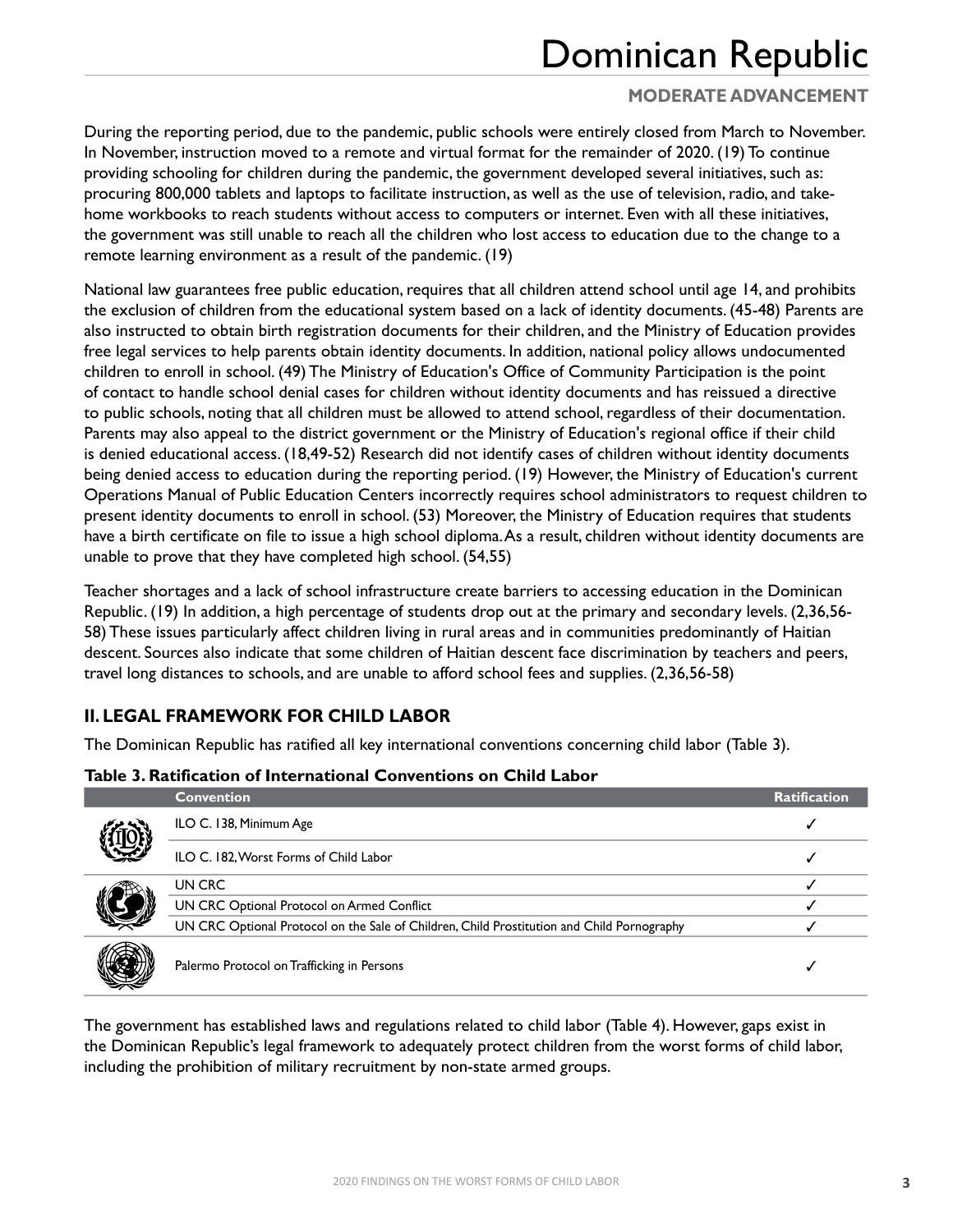## **MODERATE ADVANCEMENT**

### **Table 4. Laws and Regulations on Child Labor**

| <b>Standard</b>                                                                     | <b>Meets</b><br><b>International</b><br><b>Standards</b> | Age   | <b>Legislation</b>                                                                                                                                                                                                                                                                                     |
|-------------------------------------------------------------------------------------|----------------------------------------------------------|-------|--------------------------------------------------------------------------------------------------------------------------------------------------------------------------------------------------------------------------------------------------------------------------------------------------------|
| Minimum Age for Work                                                                | Yes                                                      | 4     | Article 245 of the Labor Code; Article 40 of the Code for the Protection<br>System and Fundamental Rights of Boys, Girls, and Adolescents; Article 56.1 of<br>the Constitution (45,46,59)                                                                                                              |
| Minimum Age for Hazardous<br>Work                                                   | Yes                                                      | 18    | Sections 1-2 of the Resolution on Hazardous Work for Persons Under Age 18;<br>Article 251 of the Labor Code (35,59)                                                                                                                                                                                    |
| Identification of Hazardous<br>Occupations or Activities<br>Prohibited for Children | Yes                                                      |       | Articles 1-3 of the Resolution on Hazardous Work for Persons Under Age<br>18(35)                                                                                                                                                                                                                       |
| Prohibition of Forced Labor                                                         | <b>No</b>                                                |       | Articles 1, 3, and 7 of the Law Against Migrant Smuggling and Trafficking in<br>Persons; Articles 25 and 409 of the Code for the Protection System and<br>Fundamental Rights of Boys, Girls, and Adolescents; Articles 40-41 and 62.2 of<br>the Constitution (45,60,61)                                |
| Prohibition of Child Trafficking                                                    | No                                                       |       | Articles 1, 3, and 7 of the Law Against Migrant Smuggling and Trafficking<br>in Persons; Articles 25 and 409 of the Code for the Protection System<br>and Fundamental Rights of Boys, Girls, and Adolescents; Article 41 of the<br>Constitution (45,60,61)                                             |
| Prohibition of Commercial<br>Sexual Exploitation of Children                        | Yes                                                      |       | Articles 25 and 408-411 of the Code for the Protection System and<br>Fundamental Rights of Boys, Girls, and Adolescents; Article 3 of the Law<br>Against Migrant Smuggling and Trafficking in Persons; Article 24 of the Law on<br>Technological Crime; Article 56.1 of the Constitution (45,46,60,62) |
| Prohibition of Using Children<br>in Illicit Activities                              | Yes                                                      |       | Article 85 of the Law on Drugs and Controlled Substances (63)                                                                                                                                                                                                                                          |
| Minimum Age for Voluntary<br><b>State Military Recruitment</b>                      | Yes*                                                     | 8     | Articles 26 and 96-97 of the Organic Armed Forces Law (64)                                                                                                                                                                                                                                             |
| Prohibition of Compulsory<br>Recruitment of Children by<br>(State) Military         | Yes*                                                     |       | Articles 96-97 and 231-232 of the Organic Armed Forces Law (64)                                                                                                                                                                                                                                        |
| Prohibition of Military<br>Recruitment by Non-state<br><b>Armed Groups</b>          | <b>No</b>                                                |       |                                                                                                                                                                                                                                                                                                        |
| Compulsory Education Age                                                            | Yes                                                      | $14+$ | Article 63 of the Constitution; Articles 33, 35, 37, and 40 of the Organic Law of<br>Education (47,61)                                                                                                                                                                                                 |
| <b>Free Public Education</b>                                                        | Yes                                                      |       | Article 63 of the Constitution; Articles 33, 35, 37, and 40 of the Organic Law<br>of Education; Ministry of Education Circular No. 18 of 2011; Articles 45-46 of<br>the Code for the Protection System and Fundamental Rights of Boys, Girls, and<br>Adolescents (45,47,48,61)                         |

\* No conscription (64)

‡ Age calculated based on available information (47,61)

On December 21, the National Congress approved a new law prohibiting child marriage. Although this law does not directly address child labor issues, it is expected to indirectly assist in prevention efforts, because some reports indicate that child marriage has been used in recent years as a cover for children subjected to labor and commercial sexual exploitation. (19,29)

Laws related to forced labor are not sufficient because they do not criminally prohibit forced labor except when it results from human trafficking. (45,60,61) In addition, the prohibition against child trafficking is insufficient because it requires threats, the use of force, or coercion to be established for the crime of child trafficking under the Law Against Migrant Smuggling and Trafficking in Persons; and although the Code for the Protection System and Fundamental Rights of Boys, Girls, and Adolescents criminally prohibits accepting, offering, or transferring children without requiring threats, the use of force, or coercion as an element, it does not criminally prohibit the recruitment or harboring of children. (45,60)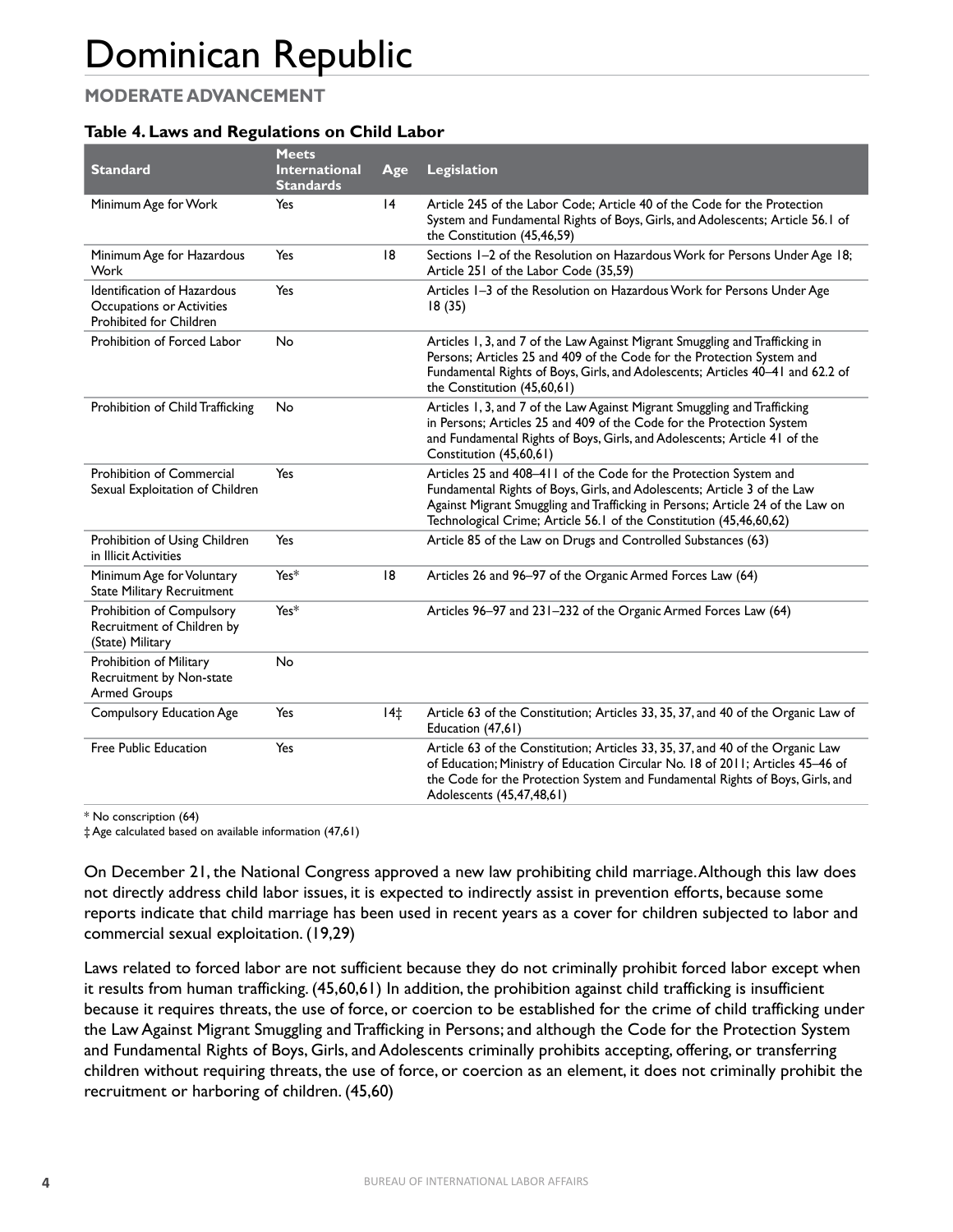## **III. ENFORCEMENT OF LAWS ON CHILD LABOR**

The government has established institutional mechanisms for the enforcement of laws and regulations on child labor (Table 5). However, gaps exist within the authority of enforcement agencies that may hinder adequate enforcement of their child labor laws.

| <b>Organization/Agency</b>                                                           | <b>Role</b>                                                                                                                                                                                                                                                                                                                                                                               |
|--------------------------------------------------------------------------------------|-------------------------------------------------------------------------------------------------------------------------------------------------------------------------------------------------------------------------------------------------------------------------------------------------------------------------------------------------------------------------------------------|
| Ministry of Labor (MT)                                                               | Leads efforts to eliminate child labor, conducts labor inspections, and oversees the Child Labor Directorate.<br>Refers children found in exploitative conditions to social services, mainly the National Council for Children<br>and Adolescents. (21,36,65)                                                                                                                             |
| Office of the Attorney General                                                       | Prosecutes crimes involving children, including criminal violations related to the commercial sexual<br>exploitation of children and other worst forms of child labor. Oversees the Special Prosecutor for Migrant<br>Smuggling and Human Trafficking, which receives notifications of alleged violations related to the worst<br>forms of child labor through a hotline. (4,26,30,66,67) |
| National Police's Trafficking<br>in Persons Unit and the<br>Directorate of Migration | Enforces criminal laws, including those prohibiting the worst forms of child labor, and coordinates<br>with the Office of the Attorney General in the prosecution of perpetrators. Under the Ministry of the<br>Interior. (15,26,30,66)                                                                                                                                                   |
| Specialized Corps for Tourist<br>Safety                                              | Prevents child sex abuse and commercial sexual exploitation in tourist areas, rescues child victims, and<br>arrests and brings to justice child sex offenders. Overseen by the Ministry of Defense. (26)                                                                                                                                                                                  |
| Local Vigilance Committees                                                           | Prevent child labor at the local level by alerting law enforcement of activities linked to child labor, directing<br>victims of child labor to social services, and working closely with the National Steering Committee to<br>Eliminate Child Labor to raise awareness of child labor. (17,68) There are a total of 49 Local Vigilance<br>Committees nationwide. (69-71)                 |
| National Council for Children<br>and Adolescents                                     | Develops and implements policies and programs to eradicate all forms of violence against children, including<br>child labor, and improve the employability of young people. Coordinates with MT to protect children<br>against labor exploitation and enforce labor laws. (36)                                                                                                            |

#### **Table 5. Agencies Responsible for Child Labor Law Enforcement**

#### *Labor Law Enforcement*

In 2020, labor law enforcement agencies in the Dominican Republic took actions to combat child labor (Table 6). However, gaps exist within the authority of the Ministry of Labor (MT) that may hinder labor law enforcement, including the authority to assess penalties.

| Table 6. Labor Law Enforcement Efforts Related to Child Labor |  |  |
|---------------------------------------------------------------|--|--|
|---------------------------------------------------------------|--|--|

| <b>Overview of Labor Law Enforcement</b>                                           | 2019                 | 2020               |
|------------------------------------------------------------------------------------|----------------------|--------------------|
| Labor Inspectorate Funding                                                         | $$5.1$ million $(3)$ | \$3.9 million (19) |
| Number of Labor Inspectors                                                         | 205 (3,37)           | 215(19)            |
| Inspectorate Authorized to Assess Penalties                                        | No (59)              | Yes (59)           |
| Initial Training for New Labor Inspectors                                          | Yes $(3)$            | Yes (19)           |
| Training on New Laws Related to Child Labor                                        | N/A(3)               | $N/A$ (19)         |
| Refresher Courses Provided                                                         | Yes $(3)$            | Yes $(19)$         |
| Number of Labor Inspections Conducted                                              | 76,405 (3)           | 41,953 (19)        |
| Number Conducted at Worksite                                                       | 76,405 (3)           | 41,953 (19)        |
| Number of Child Labor Violations Found                                             | $30^{+}(3)$          | 15 (19)            |
| Number of Child Labor Violations for Which Penalties Were Imposed                  | $30^{+}(3)$          | 15 (19)            |
| Number of Child Labor Penalties Imposed that Were Collected                        | Unknown (3)          | Unknown (19)       |
| Routine Inspections Conducted                                                      | Yes $(3)$            | Yes (19)           |
| Routine Inspections Targeted                                                       | Yes $(3)$            | Unknown (19)       |
| Unannounced Inspections Permitted                                                  | Yes (59)             | Yes (59)           |
| Unannounced Inspections Conducted                                                  | Yes $(3)$            | Unknown (19)       |
| <b>Complaint Mechanism Exists</b>                                                  | Yes $(3)$            | Yes $(19)$         |
| Reciprocal Referral Mechanism Exists Between Labor Authorities and Social Services | Yes $(3)$            | Yes (19)           |

† Data are from January 1, 2019 to November 30, 2019. (3)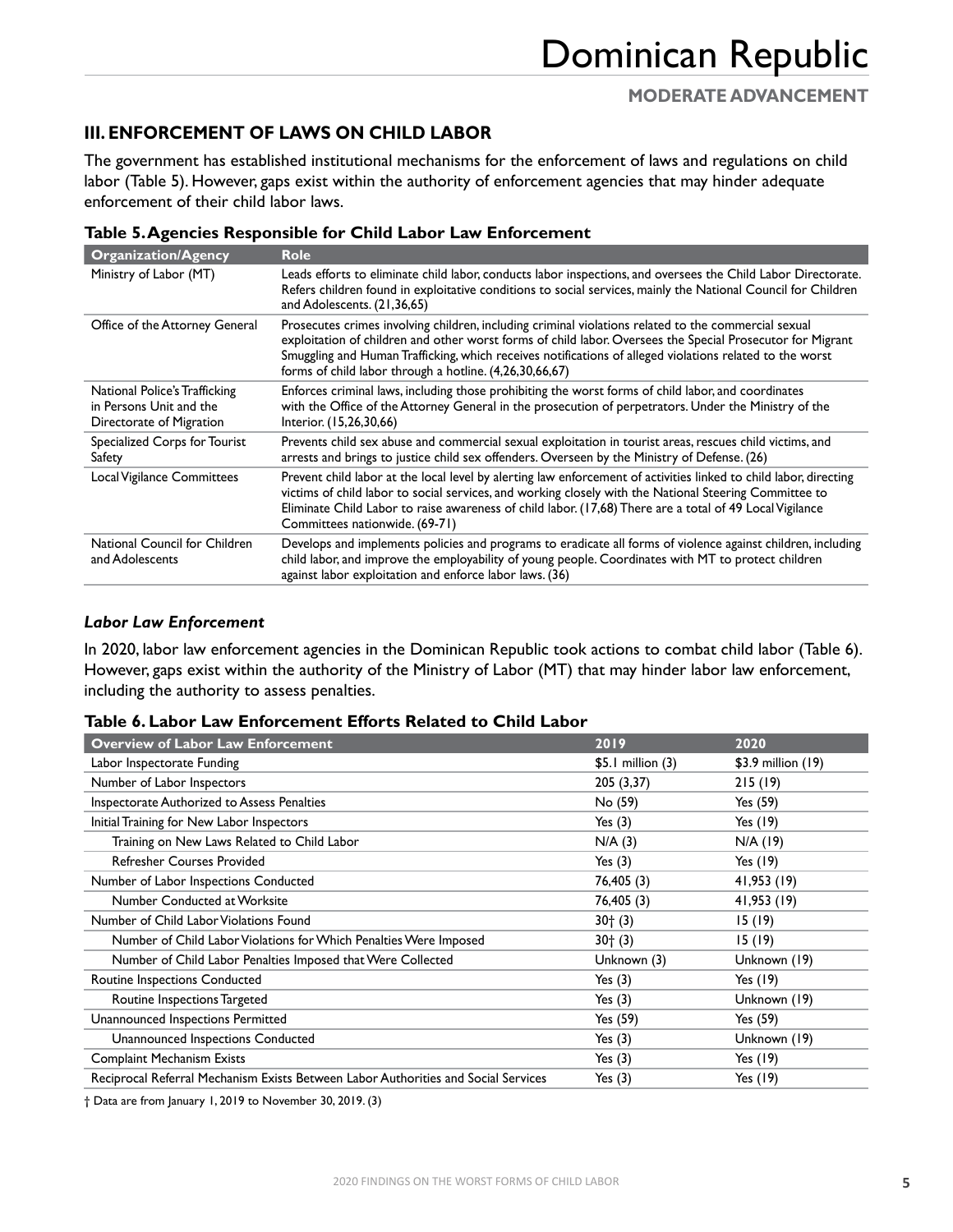## **MODERATE ADVANCEMENT**

The MT was working at approximately 40 percent capacity during most of 2020 due to the countermeasures established to address the pandemic, which likely impacted the agency's ability to carry out its mandate. (19) The circumstances caused by, and surrounding, the pandemic led to a 41 percent decrease in the total number of labor inspections conducted in 2020 when compared to the previous year. (40) Moreover, the reported budget for the labor inspectorate in 2020 represented an approximate 23 percent decrease in funding from 2019, which might be reflective of budget cuts made all over the government due to the economic contraction induced by the pandemic. (19)

During the reporting period, the MT employed 215 full-time labor inspectors, which is an increase from 2019. (3) Even so, that number of labor inspectors is likely insufficient for the size of the Dominican Republic's workforce, which includes more than 4.7 million workers. According to the ILO's technical advice of a ratio approaching 1 inspector for every 15,000 workers in industrializing economies, the Dominican Republic would employ about 315 labor inspectors. (72-74) In 2020, a total of 41,953 labor inspections were conducted, representing approximately 195 inspections completed by each inspector. This is a high number of inspections conducted by each inspector, and it is likely that this high number impacts the quality of such inspections. (19)

Labor inspectors are authorized to re-inspect worksites to ensure that violations are remedied. However, reinspections occur less frequently and are more difficult, and less consistent, in remote rural areas. (59,75) In addition, evidence suggests that some inspection reports do not set a time frame for the remediation of the violations identified. (76)

The 2008 General Inspection Protocol and the 2011 Inspection Protocol for Agriculture instruct inspectors to assess child labor violations by reviewing workers' identity documents and employers' records, making observations, and conducting interviews. (75) However, the MT indicated that improvements could be made with respect to how inspectors conduct interviews, ask follow-up questions, and use inspection data to strengthen the inspection system, to ascertain the ages of workers and guarantee that children under age 18 are not participating in dangerous or unhealthy work. Moreover, reports indicate that in some cases, Spanish-speaking inspectors working without translation assistance have been responsible for interviewing Creole-speaking workers with limited or no Spanish-language abilities, which may have hindered those inspections. (15)

During the reporting period, the MT reported that 266 children and adolescents were identified through labor inspections in rural and urban areas and were removed from child labor. (19) Research indicates that inspections are not always conducted in a timely manner after requests are made. In addition, evidence suggests that inspection reports often contain errors and contradictions that undermine the credibility of these reports. (23,76) Research also indicates that substandard labor inspections, incomplete labor inspection reports, and a lack of prosecutorial resources have hindered the ability of the Office of the Attorney General (AG) to pursue prosecutions on criminal matters involving child labor issues. A formal referral mechanism allows the MT to refer child labor victims found during labor inspections to the National Council for Children and Adolescents for social services. (17,20)

The government did not provide information on the number of penalties imposed that were collected, whether routine inspections were targeted, and whether unannounced inspections were conducted for inclusion in this report.

### *Criminal Law Enforcement*

In 2020, criminal law enforcement agencies in the Dominican Republic took actions to combat child labor (Table 7). However, gaps exist within the operations of the criminal enforcement agencies that may hinder adequate criminal law enforcement, including allocating financial resources.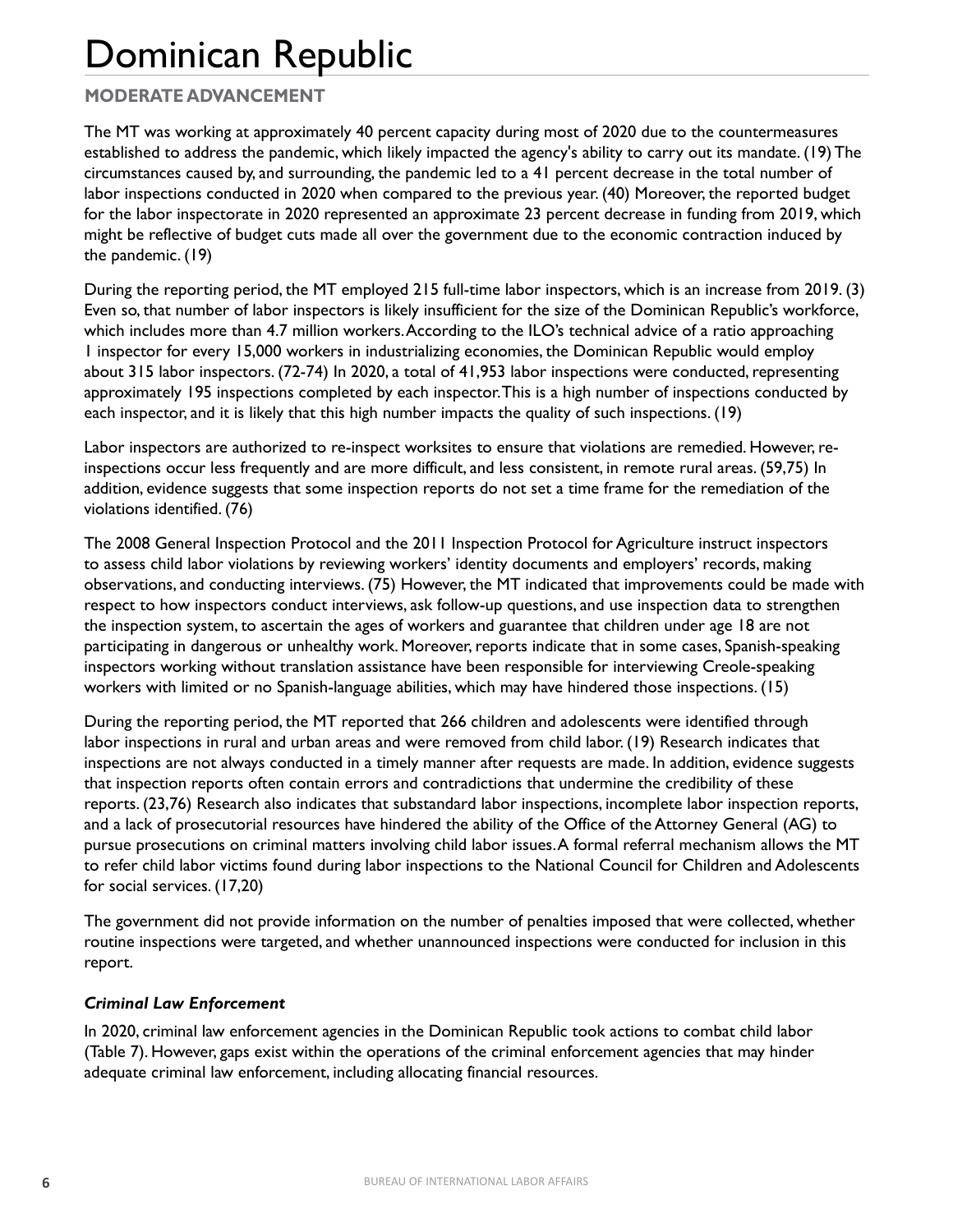## **MODERATE ADVANCEMENT**

| ושטוט ווי סוווושו בעזי בוווטו ככוווטונ בווטו נט ווכומנכט נט פווווט במטטו              |             |              |
|---------------------------------------------------------------------------------------|-------------|--------------|
| <b>Overview of Criminal Law Enforcement</b>                                           | 2019        | 2020         |
| Initial Training for New Criminal Investigators                                       | Yes $(3)$   | Yes $(19)$   |
| Training on New Laws Related to the Worst Forms of Child Labor                        | N/A(3)      | $N/A$ (19)   |
| <b>Refresher Courses Provided</b>                                                     | Yes $(3)$   | Unknown (19) |
| Number of Investigations                                                              | Unknown (3) | Unknown (19) |
| Number of Violations Found                                                            | 0(3)        | Unknown (19) |
| Number of Prosecutions Initiated                                                      | 0(3)        | Unknown (19) |
| <b>Number of Convictions</b>                                                          | Unknown (3) | 3(77)        |
| Imposed Penalties for Violations Related to the Worst Forms of Child Labor            | Unknown (3) | Unknown (19) |
| Reciprocal Referral Mechanism Exists Between Criminal Authorities and Social Services | Yes $(3)$   | Yes $(19)$   |
|                                                                                       |             |              |

#### **Table 7. Criminal Law Enforcement Efforts Related to Child Labor**

The government did not provide comprehensive information on its criminal law enforcement efforts during the reporting period, but the AG indicated that in 2020 a total of eight cases of child labor and 41 cases of commercial sexual exploitation of minors were reported. The AG also reported three convictions against individuals for criminal violations related to the worst forms of child labor. (77) However, despite these efforts by the government, reports indicate that the capacity of enforcement agencies to identify, investigate, and prosecute criminal cases related to human trafficking is limited due to a lack of human and financial resources. (4,15,30,40,52) In addition, the lack of an appropriate case tracking system limits coordination between the MT and the AG. Reports also indicate that some cases referred to the AG by the MT are not subsequently investigated and prosecuted by the AG, which is partially due to this lack of coordination. (4,8,78) Moreover, research finds that the National Council for Children and Adolescents does not have the resources, facilities, and institutional capacity to meet the demand for services nationwide. (1,2,4,79)

## **IV. COORDINATION OF GOVERNMENT EFFORTS ON CHILD LABOR**

The government has established mechanisms to coordinate its efforts to address child labor (Table 8). However, gaps exist that hinder the effective coordination of efforts to address child labor, including insufficient funding for key coordinating bodies to carry out their mandates.

| <b>Coordinating Body</b>                                                    | <b>Role &amp; Description</b>                                                                                                                                                                                                                                                                                                                                                                                                                                                                                                                                                                                                                                                                                                                                                                                                                                                                                                                                                                   |
|-----------------------------------------------------------------------------|-------------------------------------------------------------------------------------------------------------------------------------------------------------------------------------------------------------------------------------------------------------------------------------------------------------------------------------------------------------------------------------------------------------------------------------------------------------------------------------------------------------------------------------------------------------------------------------------------------------------------------------------------------------------------------------------------------------------------------------------------------------------------------------------------------------------------------------------------------------------------------------------------------------------------------------------------------------------------------------------------|
| <b>National Steering Committee</b><br>to Eliminate Child Labor              | Develops policies, approves programs, and coordinates, monitors, and evaluates efforts to combat<br>child labor in the Dominican Republic. Overseen by MT and comprises ministerial representatives,<br>labor unions, private sector representatives, and NGOs. (21,36,80) Oversees the system for<br>referring children found during inspections to appropriate social services. (3) Also comprises local<br>steering committees in each province that meet to coordinate government efforts. The committee<br>met 5 times during the reporting period, and 15 of the steering committees met multiple times<br>for a total of 96 meetings. (19) In February 2020, 45 government officials attended a training to<br>raise awareness on the prevention and eradication of child labor. (81) Its members participated<br>in the launch of the campaign Lanza tu Dardo contra el Trabajo Infantil, a campaign designed to raise<br>awareness about the issue of child labor in the country. (82) |
| <b>Inter-Agency Commission</b><br>Against Trafficking in Persons<br>(CITIM) | Coordinates efforts to combat human trafficking and is responsible for developing and<br>implementing national plans. Led by the Ministry of Foreign Affairs and comprises 14 government<br>agencies, including MT and law enforcement agencies. (30,83) In 2020, CITIM functioned normally<br>after moving its meetings online in response to the COVID-19 pandemic. In collaboration with the<br>Ministry of Foreign Affairs, CITIM published its annual report of the government's efforts to combat<br>human trafficking for the previous year. (40,84)                                                                                                                                                                                                                                                                                                                                                                                                                                     |
| Social Policies Coordination<br>Cabinet                                     | Coordinates all social policies and conditional cash transfer programs, such as the Progressing with<br>Solidarity (PROSOLI) program. Led by the Vice President. (15) Research was unable to determine<br>whether the Social Policies Coordination Cabinet Coordinating Body was active during the<br>reporting period.                                                                                                                                                                                                                                                                                                                                                                                                                                                                                                                                                                                                                                                                         |

**Table 8. Key Mechanisms to Coordinate Government Efforts on Child Labor**

In 2020, the government created the Cabinet for Children and Adolescents, with the aim to provide effective protection for the rights of children and adolescents, as well as promote their full personal and social development. Its objectives include establishing consensus, designing, and implementing policies on child marriage,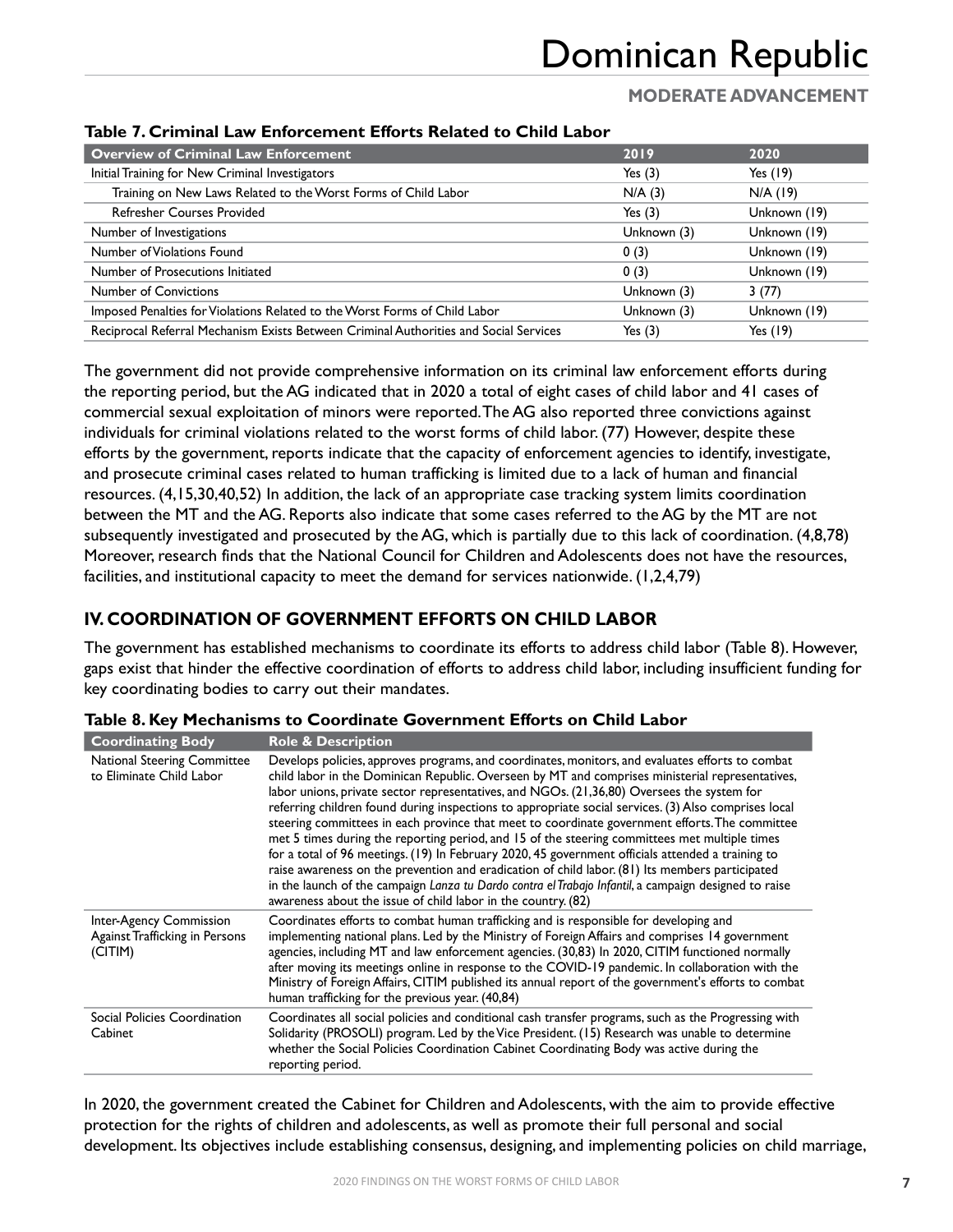## **MODERATE ADVANCEMENT**

adolescent pregnancy, and other problems affecting children and adolescents in the country. (85) Yet, there is no indication that the Cabinet functions as a coordinating mechanism to address child labor. Evidence suggests that the local and municipal committees of the National Steering Committee to Eliminate Child Labor face limitations in their coordination efforts due to a lack of financial resources to adequately carry out their mandates. (18)

## **V. GOVERNMENT POLICIES ON CHILD LABOR**

The government has established policies related to child labor (Table 9). However, policy gaps exist that hinder efforts to address child labor, including insufficient funding for implementation.

| <b>Policy</b>                                                                                             | <b>Description</b>                                                                                                                                                                                                                                                                                                                                                                                                                                                          |
|-----------------------------------------------------------------------------------------------------------|-----------------------------------------------------------------------------------------------------------------------------------------------------------------------------------------------------------------------------------------------------------------------------------------------------------------------------------------------------------------------------------------------------------------------------------------------------------------------------|
| National Strategic Plan to<br>Eradicate the Worst Forms of<br>Child Labor (2006-2020)                     | Identified the roles and responsibilities of government agencies and municipal representatives in eradicating<br>the worst forms of child labor. Prioritized prevention, protection, assistance, and the progressive eradication<br>of the worst forms of child labor. (15,86) Research was unable to determine whether activities were<br>undertaken during the reporting period to implement the National Strategic Plan to Eradicate the Worst<br>Forms of Child Labor.  |
| Roadmap Toward the<br>Elimination of Child Labor<br>in the Dominican Republic<br>$(2016 - 2020)$          | Aimed to eliminate child labor and set targets and indicators for poverty reduction, health, education,<br>institutional coordination, awareness raising, and information sharing. (2,20,65,87) Research was unable to<br>determine whether activities were undertaken during the reporting period to implement the Roadmap.                                                                                                                                                |
| National Action Plan against<br>Human Trafficking and<br>Illicit Smuggling of Migrants<br>$(2017 - 2020)$ | Identified the roles and responsibilities of government agencies in preventing and combating trafficking in<br>persons and assisting trafficking victims. In 2020, the government reported undertaking an assessment of this<br>plan, as well as beginning to develop the subsequent plan, though this process is still ongoing. (40)                                                                                                                                       |
| Education Pact (2014-2030)                                                                                | Includes strategies to combat child labor and seeks to improve the quality of, and access to, primary and<br>secondary education by increasing attendance and graduation rates and enrolling more students in the<br>Extended School Day Program. (88,89) Implemented by the Ministry of Education and supported by the<br>World Bank. Research was unable to determine whether activities were undertaken during the reporting<br>period to implement the Education Pact.  |
| National Development Strategy<br>2030                                                                     | Aims to reduce poverty and inequality and includes programs that aim to combat child labor, provide<br>universal education to all children, and expand access to secondary school, including for students without<br>identity documents. Implemented by the Ministry of Economy. (20,56,90) During the reporting period, the<br>government continued to dedicate 4 percent of the nation's GDP to education as indicated by the National<br>Development Strategy. (3,19,91) |
|                                                                                                           |                                                                                                                                                                                                                                                                                                                                                                                                                                                                             |

| Table 9. Key Policies Related to Child Labor |  |  |  |  |  |  |  |
|----------------------------------------------|--|--|--|--|--|--|--|
|----------------------------------------------|--|--|--|--|--|--|--|

In 2020, the National Institute of Migration of the Dominican Republic carried out a study on Boys, Girls, and Adolescents of foreign origin at risk of trafficking in the Dominican Republic. (77) In this study they explore the characteristics of the phenomenon of trafficking for purposes of sexual and labor exploitation. The study was conducted with the purpose of generating data to support the future creation of public policies, the study had not been published at the end of the reporting period. (77) However, despite these government efforts, an insufficient allocation of resources has slowed efforts to fully implement key policies related to child labor, including conducting planned activities in a timely manner. (1,92)

## **VI. SOCIAL PROGRAMS TO ADDRESS CHILD LABOR**

In 2020, the government funded and participated in programs that include the goal of eliminating or preventing child labor (Table 10). However, gaps exist in these social programs, including the adequacy of efforts to address the problem in all sectors.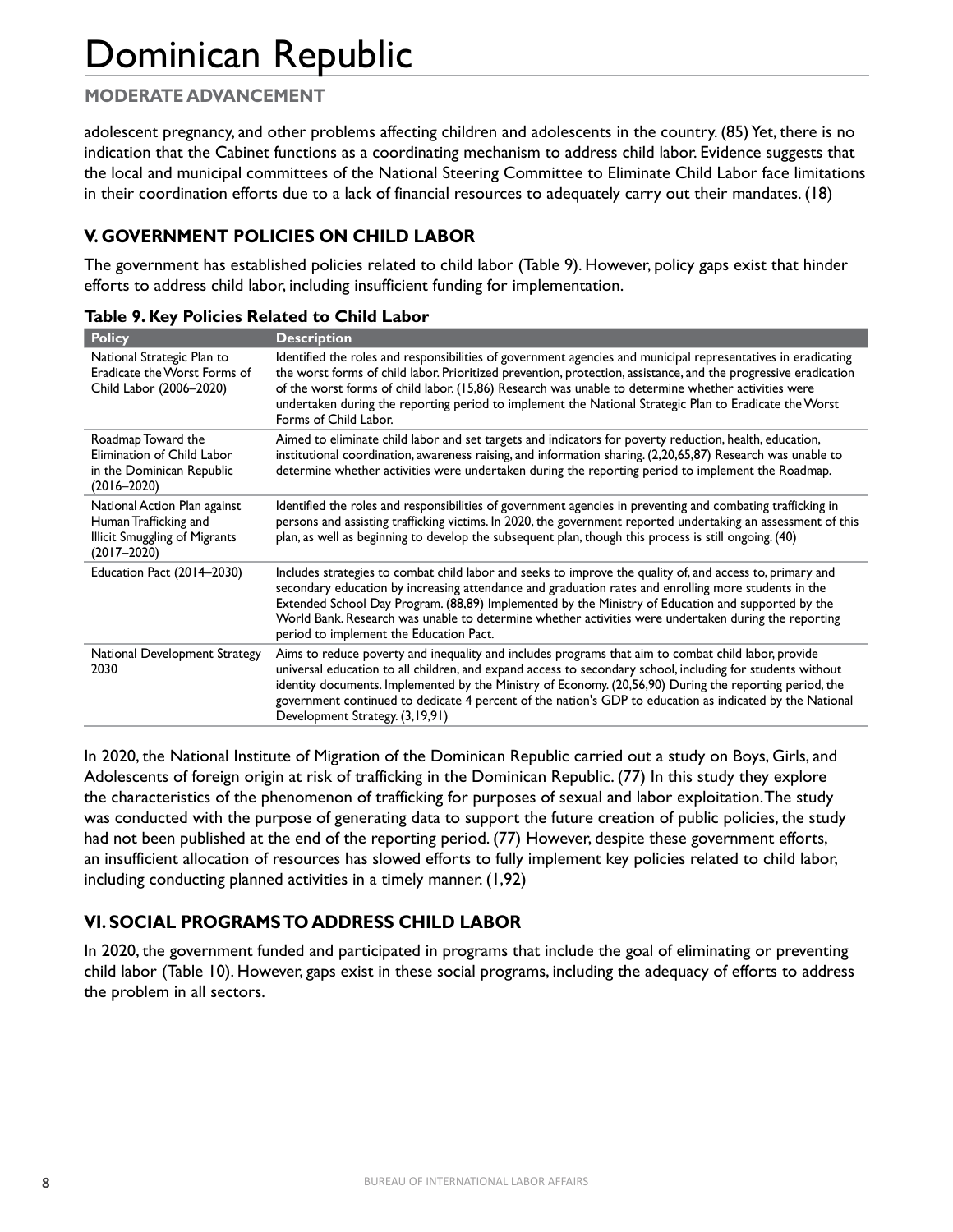## **MODERATE ADVANCEMENT**

### **Table 10. Key Social Programs to Address Child Labor**

| Program                                                            | <b>Description</b>                                                                                                                                                                                                                                                                                                                                                                                                                                                                                                                                                                                                                                                                                                                                                                                                                                                                                                                                                                                                                                                                                                                                                                                                                                                                                                                                                                                                                                                                                                                                                                                                                                                                     |
|--------------------------------------------------------------------|----------------------------------------------------------------------------------------------------------------------------------------------------------------------------------------------------------------------------------------------------------------------------------------------------------------------------------------------------------------------------------------------------------------------------------------------------------------------------------------------------------------------------------------------------------------------------------------------------------------------------------------------------------------------------------------------------------------------------------------------------------------------------------------------------------------------------------------------------------------------------------------------------------------------------------------------------------------------------------------------------------------------------------------------------------------------------------------------------------------------------------------------------------------------------------------------------------------------------------------------------------------------------------------------------------------------------------------------------------------------------------------------------------------------------------------------------------------------------------------------------------------------------------------------------------------------------------------------------------------------------------------------------------------------------------------|
| PROSOLI <sup>+</sup>                                               | Main poverty eradication strategy by the government that serves as the primary line of social protection<br>action. Focuses on social intervention through the integration of conditional cash transfers, socio-educational<br>support, and links with other government programs and services. (93) Seven components help articulate<br>its actions: identification, comprehensive health, education, human training and citizen awareness, food<br>security, nutrition and income generation, habitability and protection of the environment, and access to<br>information and communication technologies. (93) Addresses families in vulnerable situations, particularly<br>low-income families, with one of its goals being to increase children's school attendance and reduce child<br>labor. (2,57,93,94) To carry out its mission, it has established several projects, among which is Progresando<br>Unidos, which aims to strengthen interventions in provinces with a large number of households in extreme<br>poverty. (95,96) In 2020, PROSOLI conducted induction workshops for new trainers, coordinators, regional<br>directors, and operational staff to instruct them on its functioning and operation. (97) PROSOLI also<br>contributed approximately \$35,000 dollars to the National Institute of Professional Technical Training as part<br>of the initiatives undertaken to carry out the Oportunidad 14-24* program. (98) PROSOLI also sponsored<br>the campaign Ahora Más que Nunca Sin Trabajo Infantil, as part of the annual celebration of World Day Against<br>Child Labor. This campaign aimed to raise awareness in the country about child labor. (99) |
| Oportunidad 14-24 <sup>+*</sup>                                    | Aims at reintegrating high-risk and socially vulnerable adolescents and young people into technical or<br>vocational education and training programs. It will provide adolescents and young people between ages 14 to<br>24 with limited resources access to technical professional training, scholarships, a monthly provision of raw<br>food, and transportation to study centers. (100-103)                                                                                                                                                                                                                                                                                                                                                                                                                                                                                                                                                                                                                                                                                                                                                                                                                                                                                                                                                                                                                                                                                                                                                                                                                                                                                         |
| <b>Extended School Day Program</b><br>(Jornada Escolar Extendida)+ | Ministry of Education program to extend school hours to a full day (8 a.m. to 4 p.m.) to improve educational<br>achievement and reduce child labor. (1,104) Research was unable to determine whether activities were<br>undertaken during the reporting period to implement this program.                                                                                                                                                                                                                                                                                                                                                                                                                                                                                                                                                                                                                                                                                                                                                                                                                                                                                                                                                                                                                                                                                                                                                                                                                                                                                                                                                                                              |
| Line 700 Hotline <sup>+</sup>                                      | Office of the First Lady's free hotline to enable citizens to report cases of the worst forms of child<br>labor. (105,106) Research was unable to determine whether activities were undertaken during the reporting<br>period to implement this program.                                                                                                                                                                                                                                                                                                                                                                                                                                                                                                                                                                                                                                                                                                                                                                                                                                                                                                                                                                                                                                                                                                                                                                                                                                                                                                                                                                                                                               |
| <b>USDOL-Funded Projects</b>                                       | USDOL-funded projects that aim to eliminate child labor, including Project to Reduce Child Labor and<br>Improve Working Conditions in Agriculture in the Dominican Republic (FORMITRA) (2017-2022), a \$5<br>million project implemented by ILO to support the efforts of the Government of the Dominican Republic<br>to address child labor and strengthen labor law enforcement in agriculture. (108) During the reporting year,<br>this project provided training to 68 individuals, including 61 labor inspectors, on fundamental principles and<br>rights at work. (109) The training was administered by a Senior Technical Specialist from the ILO, and its<br>main objective was to develop and strengthen the capacities of labor inspectors. In addition, the FORMITRA<br>project assisted in developing a training program for labor inspectors in the country. (109) Additional<br>information is available on the USDOL website.                                                                                                                                                                                                                                                                                                                                                                                                                                                                                                                                                                                                                                                                                                                                          |

\* Program was launched during the reporting period.

† Program is funded by the Government of the Dominican Republic.

‡ The government had other social programs that may have included the goal of eliminating or preventing child labor. (2,14,57,100,107,110,111)

In 2020, in an effort to improve the national education system, the government allocated 4 percent of the national GDP in its budget for primary and secondary education for the eighth consecutive year. (1-3,8,19,20) In addition, in response to the pandemic, the Ministry of Education, through the technical guidance of UNICEF and financial support of USAID, was able to distribute booklets with academic content and activities to nearly 2 million students in public schools. The government also opened school buildings for food distribution activities during the pandemic. (19) Although the Dominican Republic has programs that target the worst forms of child labor, the scope of these programs is insufficient to fully address the extent of the problem, particularly to address commercial sexual exploitation of children and harmful work in the agricultural sector. (1,2)

### **VII. SUGGESTED GOVERNMENT ACTIONS TO ELIMINATE CHILD LABOR**

Based on the reporting above, suggested actions are identified that would advance the elimination of child labor in the Dominican Republic (Table 11).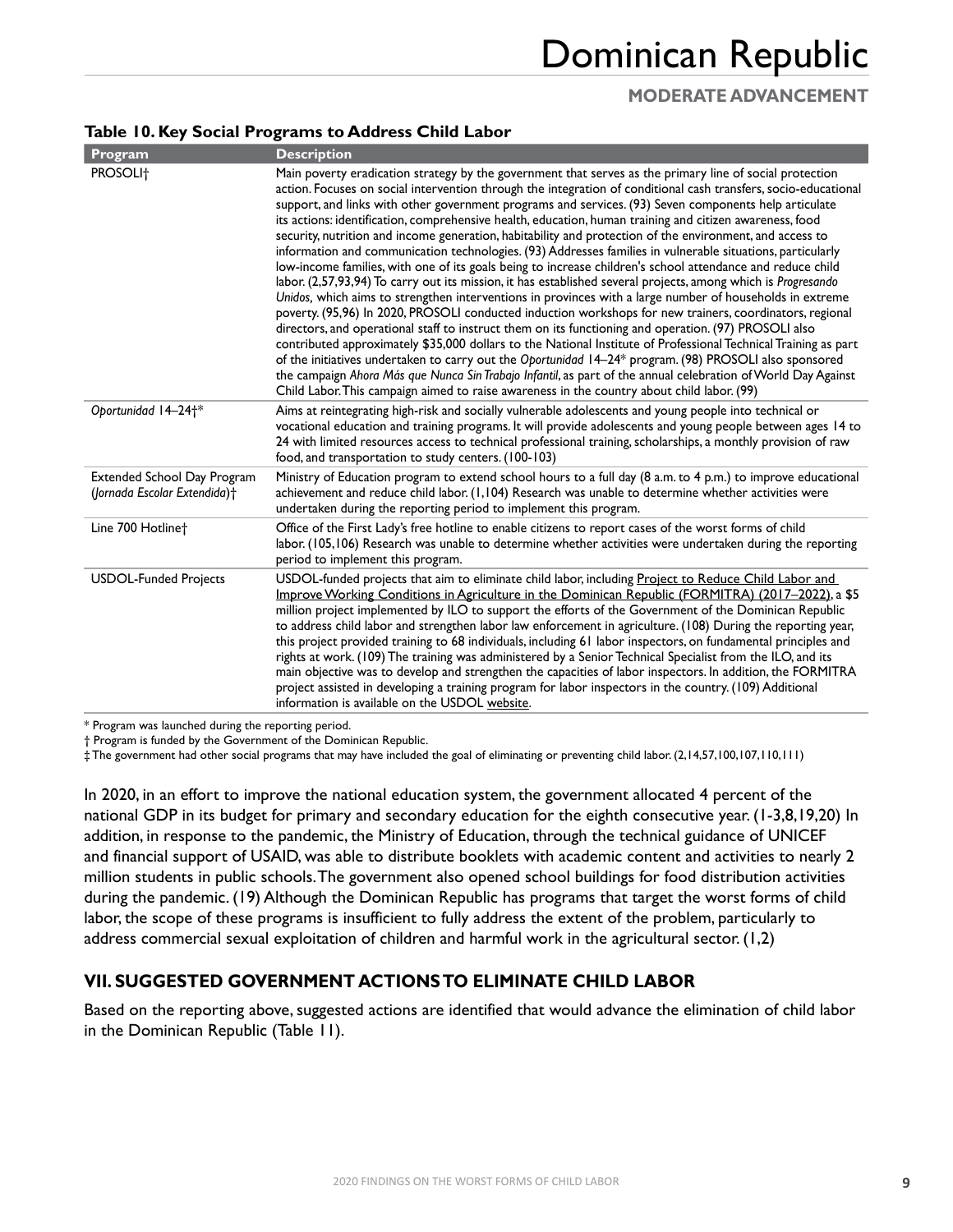## **MODERATE ADVANCEMENT**

### **Table 11. Suggested Government Actions to Eliminate Child Labor**

| Area                          | <b>Suggested Action</b>                                                                                                                                                                                                                                                                                                                                                                    | Year(s)<br><b>Suggested</b> |
|-------------------------------|--------------------------------------------------------------------------------------------------------------------------------------------------------------------------------------------------------------------------------------------------------------------------------------------------------------------------------------------------------------------------------------------|-----------------------------|
| Legal Framework               | Ensure that the law criminally prohibits forced labor.                                                                                                                                                                                                                                                                                                                                     | $2019 - 2020$               |
|                               | Ensure that laws prohibiting child trafficking do not require threats, the use of force, or coercion as<br>elements of the crime.                                                                                                                                                                                                                                                          | $2019 - 2020$               |
|                               | Ensure that the law criminally prohibits the recruitment of children under age 18 by non-state armed<br>groups.                                                                                                                                                                                                                                                                            | $2016 - 2020$               |
| Enforcement                   | Increase the number of labor inspectors to meet the ILO's technical advice to provide adequate<br>coverage of the workforce, especially in remote rural areas.                                                                                                                                                                                                                             | $2009 - 2020$               |
|                               | Determine whether the inspection ratio for each labor inspector is appropriate to ensure the quality<br>and scope of inspections.                                                                                                                                                                                                                                                          | 2020                        |
|                               | Improve case tracking so that labor inspectors are able to promptly follow up on violation<br>remediation to improve enforcement of laws prohibiting child labor and discourage the use of child<br>labor by employers.                                                                                                                                                                    | $2012 - 2020$               |
|                               | Establish a system to verify the age of young workers to better protect children without birth<br>certificates or other legal documentation from exploitation.                                                                                                                                                                                                                             | $2012 - 2020$               |
|                               | Ensure that labor inspectors are able to communicate with Creole-speaking workers, including those<br>who may be underage, to adequately conduct inspections for child labor violations.                                                                                                                                                                                                   | $2012 - 2020$               |
|                               | Improve training of inspectors to increase the quality of interviews with employers and workers,<br>gather consistent documentation, conduct timely re-inspection to ensure compliance, and use<br>inspection data to enable prosecution.                                                                                                                                                  | $2012 - 2020$               |
|                               | Publish comprehensive information on the number of child labor penalties imposed that were<br>collected, if routine targeted inspections and unannounced inspections were conducted, as well as the<br>training provided to criminal law enforcement, the number of criminal law enforcement investigations<br>conducted, violations found, prosecutions initiated, and penalties imposed. | $2009 - 2020$               |
|                               | Increase the human and financial resources to ensure adequate criminal law enforcement related to<br>child labor.                                                                                                                                                                                                                                                                          | 2009 - 2020                 |
|                               | Improve coordination and case tracking systems between the Ministry of Labor and the Office of the<br>Attorney General to ensure that violations are adequately investigated and prosecuted.                                                                                                                                                                                               | $2013 - 2020$               |
|                               | Ensure that the National Council for Children and Adolescents has sufficient resources and facilities<br>to provide the necessary care for victims of child labor.                                                                                                                                                                                                                         | 2015 - 2020                 |
| Coordination                  | Ensure that all coordinating bodies are able to carry out their intended mandates.                                                                                                                                                                                                                                                                                                         | 2020                        |
|                               | Ensure that the National Steering Committee to Eliminate Child Labor's Local and Municipal<br>Committees have sufficient resources to effectively coordinate efforts to address child labor.                                                                                                                                                                                               | $2013 - 2020$               |
| Government<br><b>Policies</b> | Take steps to implement the policies related to child labor on an annual basis and publish information<br>about these efforts.                                                                                                                                                                                                                                                             | 2020                        |
|                               | Ensure that appropriate funding exists to effectively implement and coordinate policies related to<br>child labor.                                                                                                                                                                                                                                                                         | $2009 - 2020$               |
| Social Programs               | Increase efforts to issue identity documents to all children to reduce their vulnerability to labor<br>exploitation.                                                                                                                                                                                                                                                                       | $2011 - 2020$               |
|                               | Address the specific educational needs of vulnerable populations, including unaccompanied migrant<br>children, children of parents who have been deported, and undocumented children.                                                                                                                                                                                                      | $2011 - 2020$               |
|                               | Increase school infrastructure and teacher availability, especially in rural areas, remove supply and<br>school-related fees, and expand efforts to reduce discrimination in schools.                                                                                                                                                                                                      | $2011 - 2020$               |
|                               | Update all Ministry of Education's school manuals to align with Dominican law guaranteeing that<br>children without birth certificates or identity documents are able to enroll in schools, and ensure<br>that all children receive diplomas certifying school completion.                                                                                                                 | $2017 - 2020$               |
|                               | Ensure that all social programs are adequately funded, implemented, and report on their yearly<br>efforts.                                                                                                                                                                                                                                                                                 | 2020                        |
|                               | Expand social protection programs, particularly for child victims of commercial sexual exploitation<br>and harmful agricultural work.                                                                                                                                                                                                                                                      | $2010 - 2020$               |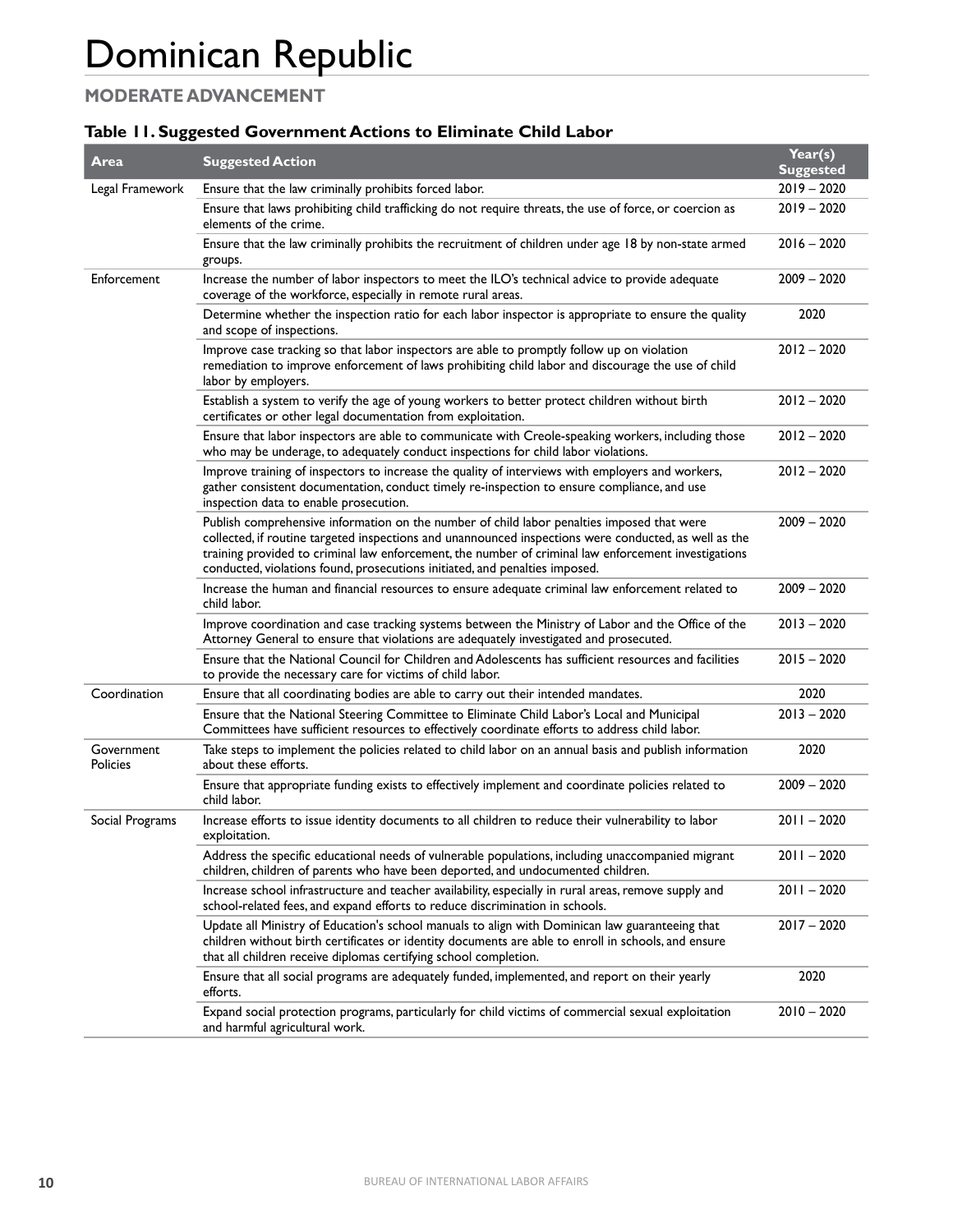## **MODERATE ADVANCEMENT**

#### **REFERENCES**

- Office of the United Nations High Commissioner for Human Rights. End of mission statement of the UN Special Rapporteur on the sale and sexual exploitation of children, Maud de Boer-Buquicchio, on her visit to the Dominican Republic (8–15 May 2017). Santo Domingo, May 15, 2017. [http://www.ohchr.org/EN/NewsEvents/Pages/DisplayNews.](http://www.ohchr.org/EN/NewsEvents/Pages/DisplayNews.aspx?NewsID=21632&LangID=E) [aspx?NewsID=21632&LangID=E](http://www.ohchr.org/EN/NewsEvents/Pages/DisplayNews.aspx?NewsID=21632&LangID=E)
- 2 ILO. Application of International Labour Standards Report of the Committee of Experts on the Application of Conventions and Recommendations. 2017. [http://www.ilo.org/wcmsp5/groups/public/---ed\\_norm/---relconf/](http://www.ilo.org/wcmsp5/groups/public/---ed_norm/---relconf/documents/meetingdocument/wcms_543646.pdf) [documents/meetingdocument/wcms\\_543646.pdf](http://www.ilo.org/wcmsp5/groups/public/---ed_norm/---relconf/documents/meetingdocument/wcms_543646.pdf)
- 3 U.S. Embassy- Santo Domingo. Reporting. January 28, 2020.
- 4 U.S. Embassy- Santo Domingo. Reporting. March 20, 2020.
- 5 U.S. Department of State. Trafficking in Persons Report- 2020: Dominican Republic. Washington, DC, June 26, 2020. [https://www.state.gov/reports/2020-trafficking-in-persons-report/](https://www.state.gov/reports/2020-trafficking-in-persons-report/dominican-republic/) [dominican-republic/](https://www.state.gov/reports/2020-trafficking-in-persons-report/dominican-republic/)
- 6 Oficina Nacional de Estadística de la República Dominica (ONE) and Organización Internacional del Trabajo (OIT). Dinámica del trabajo infantil en la República Dominicana: Encuesta Nacional de Hogares de Propósitos Múltiples (ENHOGAR 2009–2010). Santo Domingo, November 1, 2011.
	- <http://www.ilo.org/ipecinfo/product/viewProduct.do?productId=19015>
- 7 Oficina del Alto Comisionado de las Naciones Unidas para los Derechos Humanos. Observaciones finales sobre el sexto informe periódico de la República Dominicana. November 9, 2017: CCPR/C/DOM/CO/6. [http://tbinternet.ohchr.org/\\_layouts/treatybodyexternal/Download.](http://tbinternet.ohchr.org/_layouts/treatybodyexternal/Download.aspx?symbolno=CCPR/C/DOM/CO/6&Lang=En) [aspx?symbolno=CCPR/C/DOM/CO/6&Lang=En](http://tbinternet.ohchr.org/_layouts/treatybodyexternal/Download.aspx?symbolno=CCPR/C/DOM/CO/6&Lang=En)
- 8 U.S. Embassy- Santo Domingo. Reporting. February 8, 2018.
- 9 UNESCO Institute for Statistics. Gross intake ratio to the last grade of primary education, both sexes (%). Accessed March 3, 2021. For more information, please see "Children's Work and Education Statistics: Sources and Definitions" in the Reference Materials section of this report.

<http://data.uis.unesco.org/>

- 10 ILO. Analysis of Child Economic Activity and School Attendance Statistics from National Household or Child Labor Surveys. Original data from Encuesta Nacional de Fuerza de Trabajo (ENFT), 2016. Analysis received March 2021. For more information, please see "Children's Work and Education Statistics: Sources and Definitions" in the Reference Materials section of this report.
- 11 USDOL. Interviews with USDOL official. April 7–9, 2014.
- 12 U.S. Embassy- Santo Domingo. Reporting. February 19, 2014.
- 13 U.S. Department of Labor, Office of Trade and Labor Affairs. Public Report of Review of U.S. Submission 2011-03 (Dominican Republic). Washington, DC; September 27, 2013. Source on file.
- 14 Government of the Dominican Republic. Written Communication. Submitted in response to U.S. Department of Labor's "Request for Information on Efforts by Certain Countries to Eliminate the Worst Forms of Child Labor." Washington, DC, January 14, 2016. Source on file.
- 15 U.S. Embassy- Santo Domingo. Reporting. February 17, 2017.
- 16 Al Momento. El trabajo infantil: amenaza de la sociedad actual. June 20, 2017.

<http://almomento.mx/trabajo-infantil-amenaza-la-sociedad-actual/>

- 17 Government of the Dominican Republic. Informe y Memoria de las Ejecuciones del Periodo Enero-Diciembre del 2017. Ministerio de Trabajo, December 6, 2017. Source on file.
- 18 U.S. Embassy- Santo Domingo. Reporting. February 15, 2019.
- 19 U.S. Embassy- Santo Domingo. Reporting. January 29, 2021.
- 20 Government of the Dominican Republic. Written Communication. Submitted in response to U.S. Department of Labor's "Request for Information on Efforts by Certain Countries to Eliminate the Worst Forms of Child Labor." Washington, DC, January 17, 2017. Source on file.
- 21 González, Jorge. Trabajo infantil Preocupante realidad que crece sin freno. El Nacional, November 20, 2016. [http://elnacional.com.do/trabajo-infantil-preocupante-realidad-que](http://elnacional.com.do/trabajo-infantil-preocupante-realidad-que-crece-sin-freno/)[crece-sin-freno/](http://elnacional.com.do/trabajo-infantil-preocupante-realidad-que-crece-sin-freno/)
- 22 Rijo, Rafael Alonso. Casa Abierta denuncia el trabajo infantil. elCaribe, September 29, 2016. Source on file.
- 23 U.S. Embassy- Santo Domingo. Reporting. February 16, 2016.
- 24 Agencia ONU para los Refugiados. El trabajo infantil: la necesidad de proteger los derechos y deberes de los niños. April 2016. [https://eacnur.org/blog/trabajo-infantil-la-necesidad-de-proteger-los](https://eacnur.org/blog/trabajo-infantil-la-necesidad-de-proteger-los-derechos-y-deberes-de-los-ninos/)[derechos-y-deberes-de-los-ninos/](https://eacnur.org/blog/trabajo-infantil-la-necesidad-de-proteger-los-derechos-y-deberes-de-los-ninos/)
- 25 U.S. Department of State. Trafficking in Persons Report- 2019: Dominican Republic. Washington, DC, June 20, 2019. [https://www.state.gov/reports/2019-trafficking-in-persons-report-2/](https://www.state.gov/reports/2019-trafficking-in-persons-report-2/dominican-republic/) [dominican-republic/](https://www.state.gov/reports/2019-trafficking-in-persons-report-2/dominican-republic/)
- 26 Global Slavery Index. Dominican Republic. 2018. [https://www.globalslaveryindex.org/2018/data/country-data/dominican](https://www.globalslaveryindex.org/2018/data/country-data/dominican-republic/)[republic/](https://www.globalslaveryindex.org/2018/data/country-data/dominican-republic/)
- 27 Calcaño, Y. PGR y Unicef presentan campaña contra la explotación sexual infantil. CDN, September 27, 2016. [http://cdn.com.do/2016/09/27/pgr-y-unicef-presentan-campana-contra](http://cdn.com.do/2016/09/27/pgr-y-unicef-presentan-campana-contra-la-explotacion-sexual-infantil/)[la-explotacion-sexual-infantil/](http://cdn.com.do/2016/09/27/pgr-y-unicef-presentan-campana-contra-la-explotacion-sexual-infantil/)
- 28 U.S. Department of State. Country Reports on Human Rights Practices-2020: Dominican Republic. Washington, DC, March 30, 2021. [https://www.state.gov/reports/2020-country-reports-on-human-rights](https://www.state.gov/reports/2020-country-reports-on-human-rights-practices/dominican-republic/)[practices/dominican-republic/](https://www.state.gov/reports/2020-country-reports-on-human-rights-practices/dominican-republic/)
- 29 U.S. Embassy- Santo Domingo. Reporting. February 19, 2021.
- 30 U.S. Department of State. Trafficking in Persons Report- 2017: Dominican Republic. Washington, DC, June 27, 2017. [https://www.state.gov/reports/2017-trafficking-in-persons-report/](https://www.state.gov/reports/2017-trafficking-in-persons-report/dominican-republic/) [dominican-republic/](https://www.state.gov/reports/2017-trafficking-in-persons-report/dominican-republic/)
- 31 U.S. Department of State. Trafficking in Person Report- 2017: Haiti. Washington, DC, June 27, 2017. <https://www.state.gov/reports/2017-trafficking-in-persons-report/haiti/>
- 32 Sáez, Aitor. Tráfico de Personas y Esclavitud: los Infernales Destinos para la Infancia de Haití. El País, March 2, 2021. [https://elpais.com/planeta-futuro/2021-03-02/trafico-y-esclavitud-los](https://elpais.com/planeta-futuro/2021-03-02/trafico-y-esclavitud-los-infernales-destinos-para-la-infancia-de-haiti.html)[infernales-destinos-para-la-infancia-de-haiti.html](https://elpais.com/planeta-futuro/2021-03-02/trafico-y-esclavitud-los-infernales-destinos-para-la-infancia-de-haiti.html)
- 33 Bleszynska, Katia. Child Trafficking Thrives Along Haitian-Dominican Border. InSight Crime, March 29, 2021. https://insightcrime.org/news/child-trafficking-thrives-along-haitiandominican-border/#:~:text=Recent media reports have revealed,and boys forced to work.&text=Two of the victims – ages,to have sex with foreigners
- Nunes, Andrea. Life in the Dominican Republic's Sugar Fields: Resistance from the Bateyes. Journal of Pedagogy, Pluralism and Practice Volume 8, no. 1 (Fall 2016). 2016. [http://digitalcommons.lesley.edu/cgi/viewcontent.](http://digitalcommons.lesley.edu/cgi/viewcontent.cgi?article=1049&context=jppp) [cgi?article=1049&context=jppp](http://digitalcommons.lesley.edu/cgi/viewcontent.cgi?article=1049&context=jppp)
- 35 Government of the Dominican Republic. Resolución Sobre Trabajos Peligrosos e Insalubres para Personas Menores de 18 Años, No. 52/2004. Enacted: August 13, 2004. [http://www.ilo.org/dyn/natlex/docs/SERIAL/69773/68796/F452892919/](http://www.ilo.org/dyn/natlex/docs/SERIAL/69773/68796/F452892919/DOM69773.pdf) [DOM69773.pdf](http://www.ilo.org/dyn/natlex/docs/SERIAL/69773/68796/F452892919/DOM69773.pdf)
- 36 U.S. Department of State. Country Reports on Human Rights Practices-2016: Dominican Republic. Washington, DC, March 3, 2017. [https://www.state.gov/reports/2016-country-reports-on-human-rights](https://www.state.gov/reports/2016-country-reports-on-human-rights-practices/dominican-republic/)[practices/dominican-republic/](https://www.state.gov/reports/2016-country-reports-on-human-rights-practices/dominican-republic/)
- 37 U.S. Embassy- Santo Domingo official. Written communication to USDOL official. July 10, 2020.
- 38 U.S. Department of State. Country Reports on Human Rights Practices-2018: Dominican Republic. Washington, DC, March 13, 2018. [https://www.state.gov/reports/2018-country-reports-on-human-rights](https://www.state.gov/reports/2018-country-reports-on-human-rights-practices/dominican-republic/)[practices/dominican-republic/](https://www.state.gov/reports/2018-country-reports-on-human-rights-practices/dominican-republic/)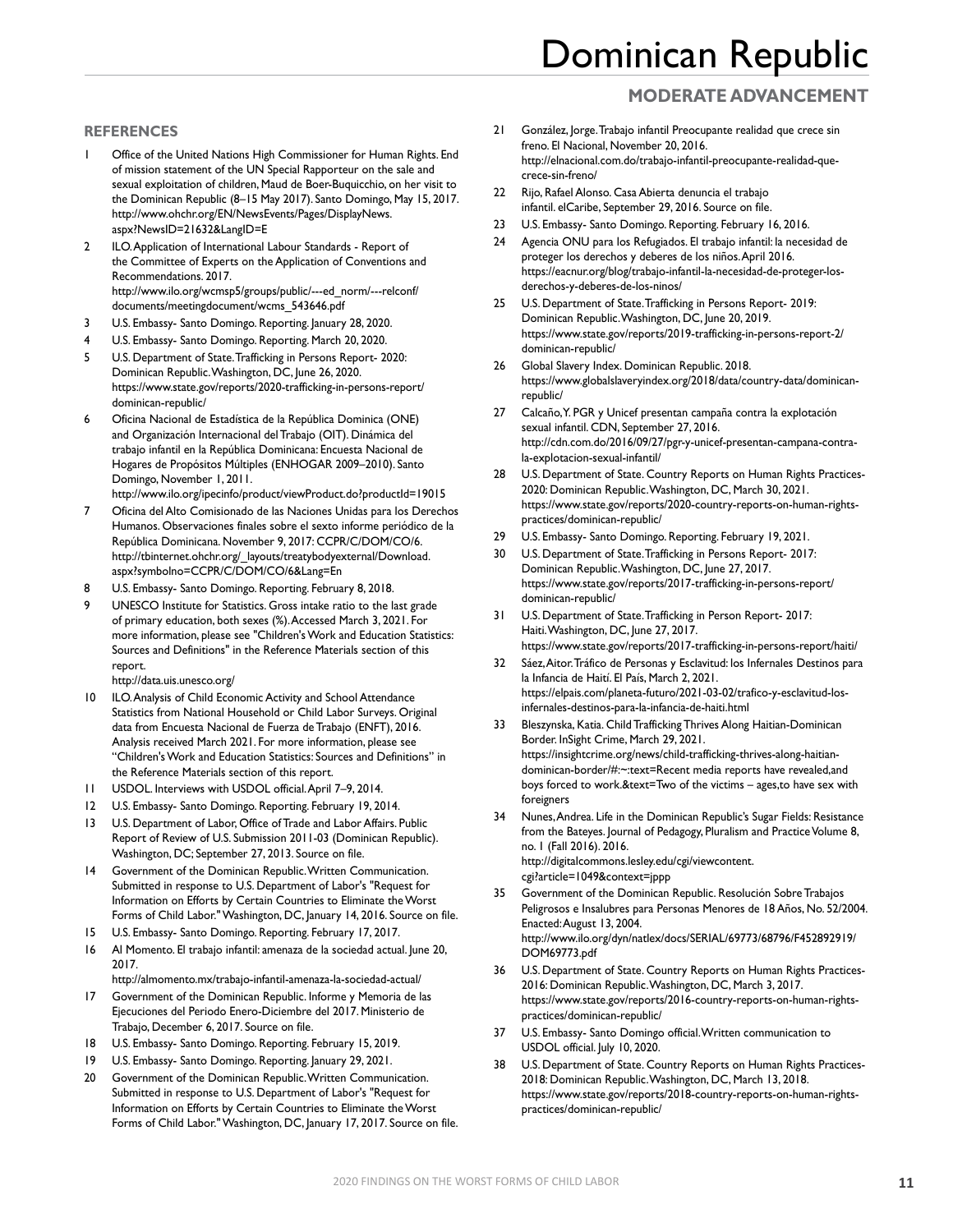## **MODERATE ADVANCEMENT**

- 39 Government of the Dominican Republic. Ley que establece un régimen especial para personas nacidas en el territorio nacional inscritas irregularmente en el Registro Civil dominicano y sobre naturalización, No. 169-14. Enacted: 2014. [http://www.acnur.org/fileadmin/scripts/doc.php?file=fileadmin/](http://www.acnur.org/fileadmin/scripts/doc.php?file=fileadmin/Documentos/BDL/2014/9972) [Documentos/BDL/2014/9972](http://www.acnur.org/fileadmin/scripts/doc.php?file=fileadmin/Documentos/BDL/2014/9972)
- 40 U.S. Embassy- Santo Domingo official. E-mail communication to USDOL official. June 30, 2021.
- 41 PBS NewsHour Weekend. Citizenship shift leaves Dominican-Haitians stateless. April 8, 2019. [https://www.pbs.org/newshour/show/citizenship-shift-leaves-dominican](https://www.pbs.org/newshour/show/citizenship-shift-leaves-dominican-haitians-stateless)[haitians-stateless](https://www.pbs.org/newshour/show/citizenship-shift-leaves-dominican-haitians-stateless)
- 42 Amnesty International. Dominican Republic Annual Report 2020. April 7, 2021.

https://www.amnesty.org/en/countries/americas/dominican-republic/ report-dominican-republic/#endnote-2

- 43 John Hopkins University and OBMICA. FY 14: Gender-based violence among stateless and national populations in the Dominican Republic. November 2017. [https://www.state.gov/prm-funded-research-and-evaluation/gender](https://www.state.gov/prm-funded-research-and-evaluation/gender-based-violence-among-stateless-and-national-populations-in-the-dominican-republic/)[based-violence-among-stateless-and-national-populations-in-the](https://www.state.gov/prm-funded-research-and-evaluation/gender-based-violence-among-stateless-and-national-populations-in-the-dominican-republic/)[dominican-republic/](https://www.state.gov/prm-funded-research-and-evaluation/gender-based-violence-among-stateless-and-national-populations-in-the-dominican-republic/)
- 44 IOM Haiti. IOM Haiti Border Monitoring Situation Report: Tracking Returnees from the Dominican Republic. September 28, 2017. [https://reliefweb.int/report/haiti/iom-haiti-border-monitoring-situation](https://reliefweb.int/report/haiti/iom-haiti-border-monitoring-situation-report-tracking-returnees-dominican-republic)[report-tracking-returnees-dominican-republic](https://reliefweb.int/report/haiti/iom-haiti-border-monitoring-situation-report-tracking-returnees-dominican-republic)
- 45 Government of the Dominican Republic. Código para el Sistema de Protección y los Derechos Fundamentales de los Niños, Niñas, y Adolescentes, No. 136-03. Enacted: 2003. [http://www.oas.org/dil/esp/LEY 136-03 - Codigo para el Sistema](http://www.oas.org/dil/esp/LEY%20136-03%20-%20Codigo%20para%20el%20Sistema%20de%20Protecci%C3%B3n%20y%20los%20Derechos%20Fundamentales%20de%20Ni%C3%B1os%20Ni%C3%B1as%20y%20Adolescentes%20Republica%20Dominicana.pdf)  [de Protección y los Derechos Fundamentales de Niños Niñas y](http://www.oas.org/dil/esp/LEY%20136-03%20-%20Codigo%20para%20el%20Sistema%20de%20Protecci%C3%B3n%20y%20los%20Derechos%20Fundamentales%20de%20Ni%C3%B1os%20Ni%C3%B1as%20y%20Adolescentes%20Republica%20Dominicana.pdf)  [Adolescentes Republica Dominicana.pdf](http://www.oas.org/dil/esp/LEY%20136-03%20-%20Codigo%20para%20el%20Sistema%20de%20Protecci%C3%B3n%20y%20los%20Derechos%20Fundamentales%20de%20Ni%C3%B1os%20Ni%C3%B1as%20y%20Adolescentes%20Republica%20Dominicana.pdf)
- 46 Government of the Dominican Republic. Constitución de la República Dominicana. Enacted: June 13, 2015. [http://www.ilo.org/dyn/natlex/natlex4.detail?p\\_lang=en&p\\_](http://www.ilo.org/dyn/natlex/natlex4.detail?p_lang=en&p_isn=101183&p_country=DOM) [isn=101183&p\\_country=DOM](http://www.ilo.org/dyn/natlex/natlex4.detail?p_lang=en&p_isn=101183&p_country=DOM)
- 47 Government of the Dominican Republic. Ley Orgánica de Educación, No. 66-97. Enacted: April 9, 1997. [http://www.oei.es/quipu/dominicana/LeyEdu66\\_97.pdf](http://www.oei.es/quipu/dominicana/LeyEdu66_97.pdf)
- 48 Ministerio de Educación. Circular No. 18 de fecha 27 de julio de 2011. July 2011. Source on file.
- 49 Ministry of Education official. Interview with USDOL official. March 29, 2019.
- 50 U.S. Embassy- Santo Domingo. Reporting. October 25, 2018.
- 51 U.S. Embassy- Santo Domingo. Reporting. November 27, 2017.
- 52 U.S. Embassy- Santo Domingo. Reporting. February 26, 2018.
- 53 Government of the Dominican Republic, Ministerio de Educacion. Manual Operativo de Centro Educativo Publico. 2013. Source on file.
- 54 U.S. Embassy- Santo Domingo official. E-mail communication to USDOL official. June 28, 2018.
- 55 Government of the Dominican Republic- Ministry of Education. Certificación de Bachiller (del Año 1994 en Adelante) (Pruebas Nacionales). 2015. <http://servicios.dominicana.gob.do/servicio.php?id=97>
- 56 UNICEF. Palabras de María Jesús Conde Zabala, representante de UNICEF en República Dominicana, durante la presentación del Proyecto de Seguridad Humana en Bateyes Barahona. May 31, 2016. [https://www.unicef.org/republicadominicana/Palabras\\_de\\_Maria\\_Jesus\\_](https://www.unicef.org/republicadominicana/Palabras_de_Maria_Jesus_Conde_Zabala_Proyecto_SH_en_Barahona_(1).pdf) [Conde\\_Zabala\\_Proyecto\\_SH\\_en\\_Barahona\\_\(1\).pdf](https://www.unicef.org/republicadominicana/Palabras_de_Maria_Jesus_Conde_Zabala_Proyecto_SH_en_Barahona_(1).pdf)
- 57 UNICEF. Dominican Republic- Country programme document (2018–2022). August 9, 2017: E/ICEF/2017/P/L.17. [https://www.unicef.org/about/execboard/files/2017-PL17-Dominican\\_](https://www.unicef.org/about/execboard/files/2017-PL17-Dominican_Republic-CPD-ODS-EN.pdf) [Republic-CPD-ODS-EN.pdf](https://www.unicef.org/about/execboard/files/2017-PL17-Dominican_Republic-CPD-ODS-EN.pdf)

58 The Borgen Project. Education in the Dominican Republic. January 11, 2017.

<https://borgenproject.org/education-in-the-dominican-republic/>

- 59 Government of the Dominican Republic. Código de Trabajo de la República Dominicana, No. 16-92. Enacted: 1992. [http://poderjudicial.gob.do/documentos/PDF/leyes/LEY\\_16\\_92.pdf](http://poderjudicial.gob.do/documentos/PDF/leyes/LEY_16_92.pdf)
- 60 Government of the Dominican Republic. Ley contra el Tráfico Ilicito de Migrantes y Trata de Personas, No. 137-03. Enacted: August 2003. Source on file.
- 61 Government of the Dominican Republic. Constitución de la República Dominicana, proclamada el 13 de junio de 2015, Publicada en la Gaceta Oficial No. 10805. Enacted: June 13, 2015. [http://dominicana.gob.do/index.php/recursos/2014-12-16-21-02-56/](http://dominicana.gob.do/index.php/recursos/2014-12-16-21-02-56/category/3-constitucion-y-leyes-rd?download=22:constitucion-de-la-republica-2010) [category/3-constitucion-y-leyes-rd?download=22:constitucion-de-la](http://dominicana.gob.do/index.php/recursos/2014-12-16-21-02-56/category/3-constitucion-y-leyes-rd?download=22:constitucion-de-la-republica-2010)[republica-2010](http://dominicana.gob.do/index.php/recursos/2014-12-16-21-02-56/category/3-constitucion-y-leyes-rd?download=22:constitucion-de-la-republica-2010)
- 62 Government of the Dominican Republic. Ley sobre Crímenes y Delitos de Alta Tecnología, No. 53-07. Enacted: April 23, 2007. [http://www.oas.org/juridico/PDFs/repdom\\_ley5307.pdf](http://www.oas.org/juridico/PDFs/repdom_ley5307.pdf)
- 63 Government of the Dominican Republic. Ley sobre Drogas y Sustancias Controladas de la República Dominicana, No. 50-88. Enacted: May 30, 1988.

[https://www.dncd.gob.do/images/docs/03-Ley-50-88-sobre-Drogas-y-](https://www.dncd.gob.do/images/docs/03-Ley-50-88-sobre-Drogas-y-Sustancias-Controladas.pdf)[Sustancias-Controladas.pdf](https://www.dncd.gob.do/images/docs/03-Ley-50-88-sobre-Drogas-y-Sustancias-Controladas.pdf)

- Government of the Dominican Republic. Ley Orgánica de las Fuerzas Armadas de la República Dominicana, No. 139-13, Gaceta Oficial No. 10728 del 19 de septiembre de 2013. Enacted: September 13, 2013. [http://www.oas.org/juridico/spanish/mesicic2\\_repdom\\_sc\\_anexo\\_4\\_](http://www.oas.org/juridico/spanish/mesicic2_repdom_sc_anexo_4_sp.pdf) [sp.pdf](http://www.oas.org/juridico/spanish/mesicic2_repdom_sc_anexo_4_sp.pdf)
- 65 Government of the Dominican Republic. Ministry of Labor Strategic Plan (2017–2020). 2017. [http://mt.gob.do/transparencia/images/docs/plan\\_estrategico/Plan-](http://mt.gob.do/transparencia/images/docs/plan_estrategico/Plan-Estrategico.2017-2020.pdf)[Estrategico.2017-2020.pdf](http://mt.gob.do/transparencia/images/docs/plan_estrategico/Plan-Estrategico.2017-2020.pdf)
- 66 U.S. Embassy- Santo Domingo. Reporting. March 14, 2017.
- 67 Government of Dominican Republic. Procuraduría Especializada Contra el Tráfico Ilícito de Migrantes y Trata de Personas: Quiénes Somos. Accessed May 24, 2021. <https://pgr.gob.do/pett/>
- 68 ILO. La región llamó a proteger a niños y niñas del trabajo infantil en los conflictos y las catástrofes. June 20, 2017. [http://www.ilo.org/sanjose/sala-de-prensa/WCMS\\_559191/lang--es/](http://www.ilo.org/sanjose/sala-de-prensa/WCMS_559191/lang--es/index.htm) [index.htm](http://www.ilo.org/sanjose/sala-de-prensa/WCMS_559191/lang--es/index.htm)
- 69 Government of the Dominican Republic, Ministerio de Trabajo. Ministerio de Trabajo alcanza 41 células de vigilancia contra el trabajo infantil a nivel nacional. May 10, 2019. [https://mt.gob.do/index.php/noticias/item/ministerio-de-trabajo-alcanza-](https://mt.gob.do/index.php/noticias/item/ministerio-de-trabajo-alcanza-41-celulas-de-vigilancia-contra-el-trabajo-infantil-a-nivel-nacional)[41-celulas-de-vigilancia-contra-el-trabajo-infantil-a-nivel-nacional](https://mt.gob.do/index.php/noticias/item/ministerio-de-trabajo-alcanza-41-celulas-de-vigilancia-contra-el-trabajo-infantil-a-nivel-nacional)
- 70 Government of the Dominican Republic, Ministerio de Trabajo. Ministerio de Trabajo sensibiliza y juramenta nueva célula de vigilancia contra el trabajo infantil. July 15, 2019. [https://mt.gob.do/index.php/noticias/item/ministerio-de-trabajo](https://mt.gob.do/index.php/noticias/item/ministerio-de-trabajo-sensibiliza-y-juramenta-nueva-celula-de-vigilancia-contra-el-trabajo-infantil)[sensibiliza-y-juramenta-nueva-celula-de-vigilancia-contra-el-trabajo](https://mt.gob.do/index.php/noticias/item/ministerio-de-trabajo-sensibiliza-y-juramenta-nueva-celula-de-vigilancia-contra-el-trabajo-infantil)[infantil](https://mt.gob.do/index.php/noticias/item/ministerio-de-trabajo-sensibiliza-y-juramenta-nueva-celula-de-vigilancia-contra-el-trabajo-infantil)
- 71 Reyes Rodriguez, Patricia. Ministerio de Trabajo crea células de vigilancia contra el trabajo infantil en zonas turísticas y cañeras. Listin Diario, June 12, 2019. [https://listindiario.com/economia/2019/06/12/569639/ministerio-de](https://listindiario.com/economia/2019/06/12/569639/ministerio-de-trabajo-crea-celulas-de-vigilancia-contra-el-trabajo-infantil-en-zonas-turisticas-y-caneras)[trabajo-crea-celulas-de-vigilancia-contra-el-trabajo-infantil-en-zonas](https://listindiario.com/economia/2019/06/12/569639/ministerio-de-trabajo-crea-celulas-de-vigilancia-contra-el-trabajo-infantil-en-zonas-turisticas-y-caneras)[turisticas-y-caneras](https://listindiario.com/economia/2019/06/12/569639/ministerio-de-trabajo-crea-celulas-de-vigilancia-contra-el-trabajo-infantil-en-zonas-turisticas-y-caneras)
- 72 CIA. The World Factbook. Accessed March 18, 2017. Please see "Labor Law Enforcement: Sources and Definitions" in the Reference Materials section of this report.

<https://www.cia.gov/the-world-factbook/countries/dominican-republic/>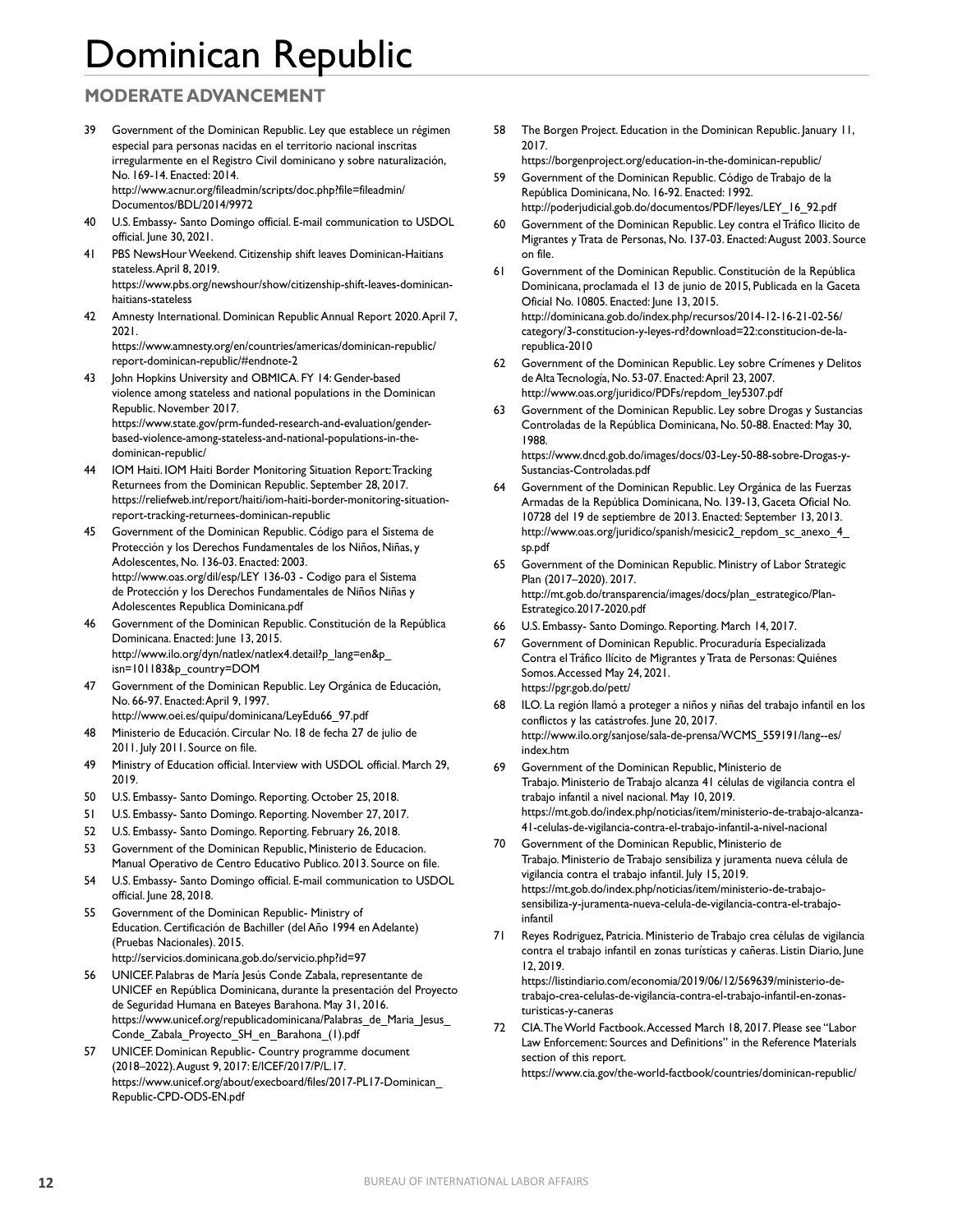### **MODERATE ADVANCEMENT**

73 ILO Committee on Employment and Social Policy. Strategies and Practice for Labour Inspection. Geneva: Committee on Employment and Social Policy, November 2006. Please see "Labor Law Enforcement: Sources and Definitions" in the Reference Materials section of this report.

[http://www.ilo.org/public/english/standards/relm/gb/docs/gb297/pdf/](http://www.ilo.org/public/english/standards/relm/gb/docs/gb297/pdf/esp-3.pdf) [esp-3.pdf](http://www.ilo.org/public/english/standards/relm/gb/docs/gb297/pdf/esp-3.pdf)

- 74 UN. World Economic Situation and Prospects 2017 Statistical Annex. New York, 2017. Please see "Labor Law Enforcement: Sources and Definitions" in the Reference Materials section of this report. [https://www.un.org/development/desa/dpad/wp-content/uploads/](https://www.un.org/development/desa/dpad/wp-content/uploads/sites/45/publication/2017wesp_full_en.pdf) [sites/45/publication/2017wesp\\_full\\_en.pdf](https://www.un.org/development/desa/dpad/wp-content/uploads/sites/45/publication/2017wesp_full_en.pdf)
- 75 Government of the Dominican Republic, Ministerio de Trabajo. Protocolo de Inspección para la Agricultura: República Dominicana. March 2011. Source on file.
- 76 Government of the Dominican Republic, Ministerio de Trabajo. Informacion sobre Inspecciones Laborales en el Sector de Azucar. Santo Domingo, 2016. Source on file.
- 77 Government of the Dominican Republic. Written Communication. Washington, DC. July 9, 2021. Source on file.
- 78 U.S. Embassy- Santo Domingo. Reporting. December 27, 2017.
- 79 U.S. Embassy official. E-mail communication to USDOL official. June 21, 2019.
- 80 Government of the Dominican Republic. Decreto No. 144-97 (Que crea e integra el Comité Directivo Nacional de lucha contra el Trabajo Infantil, adscrito a la Secretaría de Estado de Trabajo). [http://ojd.org.do/Normativas/LABORAL/Decretos/Decreto 144-97.pdf](http://ojd.org.do/Normativas/LABORAL/Decretos/Decreto%20144-97.pdf)
- 81 Ministerio de Trabajo. Ministerio de Trabajo imparte taller de sensibilización contra el Trabajo Infantil. February 21, 2020. [https://mt.gob.do/index.php/noticias/item/ministerio-de-trabajo-imparte](https://mt.gob.do/index.php/noticias/item/ministerio-de-trabajo-imparte-taller-de-sensibilizacion-contra-el-trabajo-infantil)[taller-de-sensibilizacion-contra-el-trabajo-infantil](https://mt.gob.do/index.php/noticias/item/ministerio-de-trabajo-imparte-taller-de-sensibilizacion-contra-el-trabajo-infantil)
- 82 Government of the Dominican Republic. Ministerio de Trabajo Lanza Campaña de Sensibilización "Lanza tu Dardo contra el Trabajo Infantil". August 5, 2020. [https://mt.gob.do/index.php/noticias/item/ministerio-de-trabajo-lanza](https://mt.gob.do/index.php/noticias/item/ministerio-de-trabajo-lanza-campana-de-sensibilizacion-lanza-tu-dardo-contra-el-trabajo-infantil)[campana-de-sensibilizacion-lanza-tu-dardo-contra-el-trabajo-infantil](https://mt.gob.do/index.php/noticias/item/ministerio-de-trabajo-lanza-campana-de-sensibilizacion-lanza-tu-dardo-contra-el-trabajo-infantil)
- 83 Government of the Dominican Republic. Plan Nacional de Acción contra la Trata de Personas y el Tráfico Ilícito de Migrantes 2017–2020. 2019. Source on file.
- 84 Government of the Dominican Republic: Ministry of Foreign Affairs. Informe de la República Dominicana sobre la Trata de Personas y el Tráfico Ilícito de Migrantes Durante el Año 2019. 2020. Source on file.
- 85 Listin Diario. Ponen en Marcha el Gabinete de la Niñez. December 9, 2020. [https://listindiario.com/la-republica/2020/12/09/647608/ponen-en-](https://listindiario.com/la-republica/2020/12/09/647608/ponen-en-marcha-el-gabinete-de-la-ninez)

[marcha-el-gabinete-de-la-ninez](https://listindiario.com/la-republica/2020/12/09/647608/ponen-en-marcha-el-gabinete-de-la-ninez)

- 86 Government of the Dominican Republic. Plan Estratégico Nacional para la erradicación de las peores formas de trabajo infantil en República Dominicana 2006–2016. Santo Domingo, August 2006. [https://www.siteal.iiep.unesco.org/bdnp/541/pacto-nacional-reforma](https://www.siteal.iiep.unesco.org/bdnp/541/pacto-nacional-reforma-educativa-republica-dominicana-2014-2030)[educativa-republica-dominicana-2014-2030](https://www.siteal.iiep.unesco.org/bdnp/541/pacto-nacional-reforma-educativa-republica-dominicana-2014-2030)
- 87 Government of the Dominican Republic. Hoja de Ruta para hacer de República Dominicana un país libre de trabajo infantil y sus peores formas: Documento Estratégico. Santo Domingo: ILO-IPEC. [http://www.ilo.org/ipecinfo/product/download.](http://www.ilo.org/ipecinfo/product/download.do?type=document&id=12092) [do?type=document&id=12092](http://www.ilo.org/ipecinfo/product/download.do?type=document&id=12092)
- 88 Government of the Dominican Republic. Pacto Nacional para la Reforma Educativa en la República Dominicana (2014–2030). April 1, 2014. [https://pactoeducativo.do/wp-content/uploads/2013/09/Pacto-Nacional](https://pactoeducativo.do/wp-content/uploads/2013/09/Pacto-Nacional-para-la-Reforma-Educativa-en-la-Republica-Dominicana.pdf)[para-la-Reforma-Educativa-en-la-Republica-Dominicana.pdf](https://pactoeducativo.do/wp-content/uploads/2013/09/Pacto-Nacional-para-la-Reforma-Educativa-en-la-Republica-Dominicana.pdf)
- 89 The World Bank. Support to the National Education Pact Project Implementation Status & Results Report. December 20, 2016. [http://documents.worldbank.org/curated/en/224381482273485535/pdf/](http://documents.worldbank.org/curated/en/224381482273485535/pdf/ISR-Disclosable-P146831-12-20-2016-1482273472627.pdf) [ISR-Disclosable-P146831-12-20-2016-1482273472627.pdf](http://documents.worldbank.org/curated/en/224381482273485535/pdf/ISR-Disclosable-P146831-12-20-2016-1482273472627.pdf)
- 90 Ministerio de Economía. Ley 1-12 Estrategia Nacional de Desarollo 2030 Santo Domingo. 2012. [http://economia.gob.do/mepyd/wp-content/uploads/archivos/end/marco-](http://economia.gob.do/mepyd/wp-content/uploads/archivos/end/marco-legal/ley-estrategia-nacional-de-desarrollo.pdf)
- [legal/ley-estrategia-nacional-de-desarrollo.pdf](http://economia.gob.do/mepyd/wp-content/uploads/archivos/end/marco-legal/ley-estrategia-nacional-de-desarrollo.pdf) 91 Listin Diario. República Dominicana está bien posicionada para enfrentar el reto de la crisis de aprendizaje mundial, según Banco Mundial. April 3, 2018. [https://listindiario.com/economia/2018/04/03/508953/republica-](https://listindiario.com/economia/2018/04/03/508953/republica-dominicana-esta-bien-posicionada-para-enfrentar-el-reto-de-la-crisis-de-aprendizaje-mundial-segun-banco-mundial)

[dominicana-esta-bien-posicionada-para-enfrentar-el-reto-de-la-crisis-de](https://listindiario.com/economia/2018/04/03/508953/republica-dominicana-esta-bien-posicionada-para-enfrentar-el-reto-de-la-crisis-de-aprendizaje-mundial-segun-banco-mundial)[aprendizaje-mundial-segun-banco-mundial](https://listindiario.com/economia/2018/04/03/508953/republica-dominicana-esta-bien-posicionada-para-enfrentar-el-reto-de-la-crisis-de-aprendizaje-mundial-segun-banco-mundial)

- U.S. Embassy- Santo Domingo official. E-mail communication to USDOL official. June 29, 2016.
- 93 Government of Dominican Republic. Progresando con Solidaridad: ¿Quiénes Somos?. Accessed May 24, 2021. <https://www.prosoli.gob.do/nosotros/somos/>
- 94 Vicepresidencia de la Republica Dominicana. Vicepresidenta celebra logros Prosoli con cientos de familias participantes. December 10, 2017. [http://progresandoconsolidaridad.gob.do/noticias/vicepresidenta](http://progresandoconsolidaridad.gob.do/noticias/vicepresidenta-celebra-logros-prosoli-cientos-familias-participantes/)[celebra-logros-prosoli-cientos-familias-participantes/](http://progresandoconsolidaridad.gob.do/noticias/vicepresidenta-celebra-logros-prosoli-cientos-familias-participantes/)
- 95 Government of Dominican Republic. Progresando Unidos: ¿Qué es? Vicepresidencia de la Republica Dominicana. Accessed May 24, 2021. <https://margaritaparard.do/progresando-unidos/>
- 96 Government of Dominican Republic. Progresando Unidos. Accessed may 24, 2021.

<https://culturaciudadana.gob.do/prosoli/proyectos/progresando-unidos/>

- 97 Diario Libre. Capacitan Nuevos Directores Regionales de Progresando con Solidaridad. August 20, 2020. [https://www.diariolibre.com/actualidad/ciudad/capacitan-nuevos](https://www.diariolibre.com/actualidad/ciudad/capacitan-nuevos-directores-regionales-de-progresando-con-solidaridad-PL20909879)[directores-regionales-de-progresando-con-solidaridad-PL20909879](https://www.diariolibre.com/actualidad/ciudad/capacitan-nuevos-directores-regionales-de-progresando-con-solidaridad-PL20909879)
- 98 Santos Badía, Rafael. Prosoli Entrega al Infotep 2 Millones de Pesos para Capacitar Jóvenes del Programa Oportunidad 14-24. El Nuevo Diario. November 11, 2020. [https://elnuevodiario.com.do/prosoli-entrega-al-infotep-2-millones-de](https://elnuevodiario.com.do/prosoli-entrega-al-infotep-2-millones-de-pesos-para-capacitar-jovenes-del-programa-oportunidad-14-24/)[pesos-para-capacitar-jovenes-del-programa-oportunidad-14-24/](https://elnuevodiario.com.do/prosoli-entrega-al-infotep-2-millones-de-pesos-para-capacitar-jovenes-del-programa-oportunidad-14-24/)
- 99 Government of the Dominican Republic. Ministerio de Trabajo Lanza Campaña "Ahora Más que Nunca Sin Trabajo Infantil". June 12, 2020. [https://mt.gob.do/index.php/noticias/item/ministerio-de-trabajo-lanza](https://mt.gob.do/index.php/noticias/item/ministerio-de-trabajo-lanza-campana-ahora-mas-que-nunca-sin-trabajo-infantil)[campana-ahora-mas-que-nunca-sin-trabajo-infantil](https://mt.gob.do/index.php/noticias/item/ministerio-de-trabajo-lanza-campana-ahora-mas-que-nunca-sin-trabajo-infantil)
- 100 Government of Dominican Republic. El Programa Oportunidad 14-24 Trabajará en la Reinserción Jóvenes a la Sociedad. October 23, 2020. [https://presidencia.gob.do/noticias/el-programa-oportunidad-14-24](https://presidencia.gob.do/noticias/el-programa-oportunidad-14-24-trabajara-en-la-reinsercion-jovenes-la-sociedad) [trabajara-en-la-reinsercion-jovenes-la-sociedad](https://presidencia.gob.do/noticias/el-programa-oportunidad-14-24-trabajara-en-la-reinsercion-jovenes-la-sociedad)
- 101 Government of Dominican Republic. Gobierno Pone en Operación "Oportunidad 14-24" para Formación y Facilidad Laboral de Jóvenes en Alto Riesgo. November 20, 2020. [https://gabinetesocial.gob.do/gobierno-pone-en-operacion-oportunidad-](https://gabinetesocial.gob.do/gobierno-pone-en-operacion-oportunidad-14-24-para-formacion-y-facilidad-laboral-de-jovenes-en-alto-riesgo/)[14-24-para-formacion-y-facilidad-laboral-de-jovenes-en-alto-riesgo/](https://gabinetesocial.gob.do/gobierno-pone-en-operacion-oportunidad-14-24-para-formacion-y-facilidad-laboral-de-jovenes-en-alto-riesgo/)
- 102 Government of Dominican Republic. Plan Social Asiste a Cientos de Jóvenes del Programa "Oportunidad 14-24". February 24, 2021. [http://www.pasp.gob.do/index.php/noticias/item/456-plan-social-asiste-a](http://www.pasp.gob.do/index.php/noticias/item/456-plan-social-asiste-a-cientos-de-jovenes-del-programa-oportunidad-14-24)[cientos-de-jovenes-del-programa-oportunidad-14-24](http://www.pasp.gob.do/index.php/noticias/item/456-plan-social-asiste-a-cientos-de-jovenes-del-programa-oportunidad-14-24)
- 103 Government of Dominican Republic. Resumen Ejecutivo: Programa Oportunidad 14-24. October 2020. [https://gabinetesocial.gob.do/wp-content/uploads/2020/10/Resumen-](https://gabinetesocial.gob.do/wp-content/uploads/2020/10/Resumen-Ejecutivo-Oportunidad-1424.pdf)[Ejecutivo-Oportunidad-1424.pdf](https://gabinetesocial.gob.do/wp-content/uploads/2020/10/Resumen-Ejecutivo-Oportunidad-1424.pdf)
- 104 Listin Diario. Tanda extendida ha disminuido tasa de abandono estudiantil. November 28, 2016. [http://www.listindiario.com/la-republica/2016/11/28/444795/tanda](http://www.listindiario.com/la-republica/2016/11/28/444795/tanda-extendida-ha-disminuido-tasa-de-abandono-estudiantil)[extendida-ha-disminuido-tasa-de-abandono-estudiantil](http://www.listindiario.com/la-republica/2016/11/28/444795/tanda-extendida-ha-disminuido-tasa-de-abandono-estudiantil)
- 105 El Nacional. OPTIC se une a la campaña "No hay excusas" de UNICEF. September 29, 2016. [http://elnacional.com.do/optic-se-une-a-la-campana-no-hay-excusas-de](http://elnacional.com.do/optic-se-une-a-la-campana-no-hay-excusas-de-unicef/)[unicef/](http://elnacional.com.do/optic-se-une-a-la-campana-no-hay-excusas-de-unicef/)